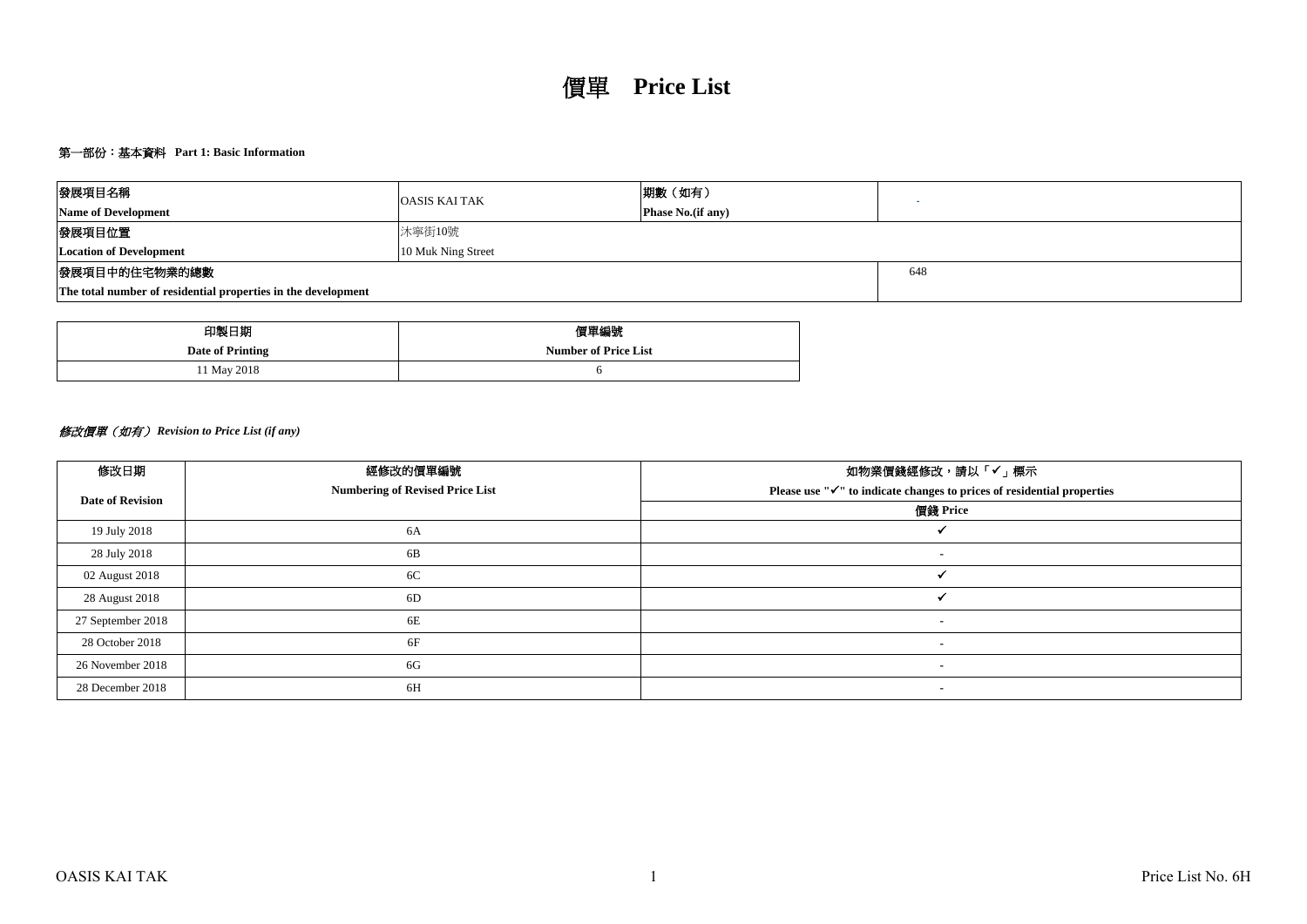**第二部份: 面積及售價資料**<br>Part 2: Information on Area and Price

| 物業的描述<br><b>Description of Residential</b> | Property        |            | 實用面積<br>(包括露台,工作平台及陽台 (如有))<br>平方米(平方呎)                                     | 售價 (元)     | 實用面積<br>每平方米/呎售價<br>元,每平方米<br>(元,每平方呎) |                                |                          |          |                          | 平方米 (平方呎)<br>sq. metre (sq.ft.) | 其他指明項目的面積 (不計算入實用面積)<br>Area of other specified items (Not included in the Saleable Area) |                          |                  |                          |                          |
|--------------------------------------------|-----------------|------------|-----------------------------------------------------------------------------|------------|----------------------------------------|--------------------------------|--------------------------|----------|--------------------------|---------------------------------|-------------------------------------------------------------------------------------------|--------------------------|------------------|--------------------------|--------------------------|
|                                            |                 |            | Saleable Area<br>(including balcony, utility platform and                   | Price (\$) | <b>Unit Rate of Saleable</b><br>Area   | 空調機房                           | 窗台                       | 閣樓       | 平台                       | 花園                              | 停車位                                                                                       | 天台                       | 梯屋               | 前庭                       | 庭院                       |
| 大廈名稱<br><b>Block Name</b>                  | 樓層<br>Floor     | 單位<br>Unit | verandah, if any)<br>sq. metre (sq.ft.)                                     |            | \$ per sq. metre<br>\$per sq.ft.)      | Air-conditioning<br>plant room | Bay<br>window            | Cockloft | <b>Flat</b> roof         | Garden                          | Parking<br>space                                                                          | Roof                     | <b>Stairhood</b> | <b>Terrace</b>           | Yard                     |
|                                            | 35              | A#         | 74.041 (797)<br>露台 Balcony: 2.527 (27)<br>工作平台 Utility Platform: 0.000 (0)  | 27,982,000 | 377,926<br>(35,109)                    | $\sim$                         | $\sim$                   | $\sim$   | $\sim$                   | $\sim$                          | $\sim$                                                                                    | $\sim$                   | $\sim$           | $\sim$                   | $\sim$                   |
|                                            | 30              | A#         | 74.041 (797)<br>露台 Balcony: 2.527 (27)<br>工作平台 Utility Platform: 0.000 (0)  | 27,430,000 | 370,470<br>(34, 417)                   | $\sim$                         | $\sim$                   | $\sim$   | $\sim$                   | $\sim$                          | $\sim$                                                                                    | $\sim$                   | $\sim$           | $\sim$                   | $\sim$                   |
|                                            |                 |            | 74.041 (797)                                                                | 27,293,000 | 368,620<br>(34,245)                    |                                |                          |          |                          |                                 |                                                                                           |                          |                  |                          |                          |
|                                            | 29              | A#         | 露台 Balcony: 2.527 (27)<br>工作平台 Utility Platform: 0.000 (0)                  | 33,078,000 | 446,752                                |                                | $\overline{\phantom{a}}$ | $\sim$   | $\overline{\phantom{a}}$ | $\sim$                          | $\overline{\phantom{a}}$                                                                  | $\overline{\phantom{a}}$ | $\sim$           | $\overline{\phantom{a}}$ | $\overline{\phantom{a}}$ |
|                                            |                 |            | 74.041 (797)                                                                |            | (41,503)<br>357,761                    |                                |                          |          |                          |                                 |                                                                                           |                          |                  |                          |                          |
|                                            | 23              | A          | 露台 Balcony: 2.527 (27)<br>工作平台 Utility Platform : 0.000 (0)                 | 26,489,000 | (33,236)                               | $\sim$                         | $\overline{\phantom{a}}$ | $\sim$   | μ.                       | $\overline{\phantom{a}}$        | $\overline{\phantom{a}}$                                                                  | $\sim$                   | $\sim$           | $\sim$                   | $\overline{\phantom{a}}$ |
|                                            | 22              | A          | 74.041 (797)<br>露台 Balcony: 2.527 (27)<br>工作平台 Utility Platform: 0.000 (0)  | 26,358,000 | 355,992<br>(33,072)                    | $\overline{a}$                 | $\overline{\phantom{a}}$ | $\sim$   | $\sim$                   | $\sim$                          | $\overline{\phantom{a}}$                                                                  | $\sim$                   | $\sim$           | $\overline{a}$           | $\sim$                   |
|                                            |                 |            | 74.041 (797)<br>露台 Balcony: 2.527 (27)                                      |            | 354,223                                |                                |                          |          |                          |                                 |                                                                                           |                          |                  |                          |                          |
|                                            |                 |            |                                                                             | 26,227,000 | (32,907)                               |                                |                          |          |                          |                                 |                                                                                           |                          |                  |                          |                          |
| Tower 1<br>第1座                             | 21              | A          | 工作平台 Utility Platform: 0.000 (0)                                            | 31,494,000 | 425,359                                |                                | $\overline{\phantom{a}}$ | $\sim$   | $\overline{\phantom{a}}$ | Ξ.                              | $\overline{\phantom{a}}$                                                                  | $\overline{\phantom{a}}$ | ÷.               | $\sim$                   | 44                       |
|                                            |                 |            | 74.041 (797)                                                                |            | (39,516)<br>345,498                    |                                |                          |          |                          |                                 |                                                                                           |                          |                  |                          |                          |
|                                            | 17              | A          | 露台 Balcony: 2.527 (27)<br>工作平台 Utility Platform: 0.000 (0)                  | 25,581,000 | (32,097)                               | $\sim$                         | $\sim$                   | $\sim$   | $\sim$                   | $\overline{\phantom{a}}$        | $\sim$                                                                                    | $\overline{\phantom{a}}$ | $\sim$           | $\overline{\phantom{a}}$ | $\overline{\phantom{a}}$ |
|                                            | 16              | A          | 74.041 (797)<br>露台 Balcony: 2.527 (27)<br>工作平台 Utility Platform: 0.000 (0)  | 25,454,000 | 343,782<br>(31, 937)                   | $\overline{a}$                 | $\sim$                   | $\sim$   | μ.                       | $\overline{\phantom{a}}$        | $\sim$                                                                                    | $\overline{\phantom{a}}$ | $\sim$           | $\overline{\phantom{a}}$ | $\overline{\phantom{a}}$ |
|                                            |                 |            |                                                                             |            | 338,691                                |                                |                          |          |                          |                                 |                                                                                           |                          |                  |                          |                          |
|                                            |                 |            | 74.041 (797)                                                                | 25,077,000 | (31, 464)                              |                                |                          |          |                          |                                 |                                                                                           |                          |                  |                          |                          |
|                                            | 15              | $A^*$      | 露台 Balcony: 2.527 (27)<br>工作平台 Utility Platform: 0.000 (0)                  | 29,509,000 | 398,549                                | $\overline{a}$                 | $\sim$                   | $\sim$   | $\sim$                   | $\sim$                          | $\sim$                                                                                    | $\overline{\phantom{a}}$ | $\sim$           | $\overline{\phantom{a}}$ | $\sim$                   |
|                                            |                 |            |                                                                             |            | (37,025)                               |                                |                          |          |                          |                                 |                                                                                           |                          |                  |                          |                          |
|                                            | 9               | A          | 74.041 (797)<br>露台 Balcony: 2.527 (27)<br>工作平台 Utility Platform : 0.000 (0) | 24,582,000 | 332,005<br>(30, 843)                   | $\sim$                         | $\sim$                   | $\sim$   | $\sim$                   | $\sim$                          | $\sim$                                                                                    | $\overline{\phantom{a}}$ | $\sim$           | $\overline{a}$           | $\sim$                   |
|                                            |                 |            | 74.041 (797)                                                                |            | 330,979                                |                                |                          |          |                          |                                 |                                                                                           |                          |                  |                          |                          |
|                                            | 8               | A          | 露台 Balcony: 2.527 (27)<br>工作平台 Utility Platform: 0.000 (0)                  | 24,506,000 | (30,748)                               | $\sim$                         | $\sim$                   | $\sim$   | $\sim$                   | $\overline{\phantom{a}}$        | $\sim$                                                                                    | $\overline{\phantom{a}}$ | $\sim$           | $\overline{a}$           | $\overline{\phantom{a}}$ |
|                                            | $7\phantom{.0}$ | A          | 74.041 (797)<br>露台 Balcony: 2.527 (27)<br>工作平台 Utility Platform : 0.000 (0) | 24,218,000 | 327,089<br>(30, 386)                   | $\overline{a}$                 | $\sim$                   | $\sim$   | $\overline{\phantom{a}}$ | $\overline{\phantom{a}}$        | $\sim$                                                                                    | $\sim$                   | ÷.               | $\sim$                   | $\overline{\phantom{a}}$ |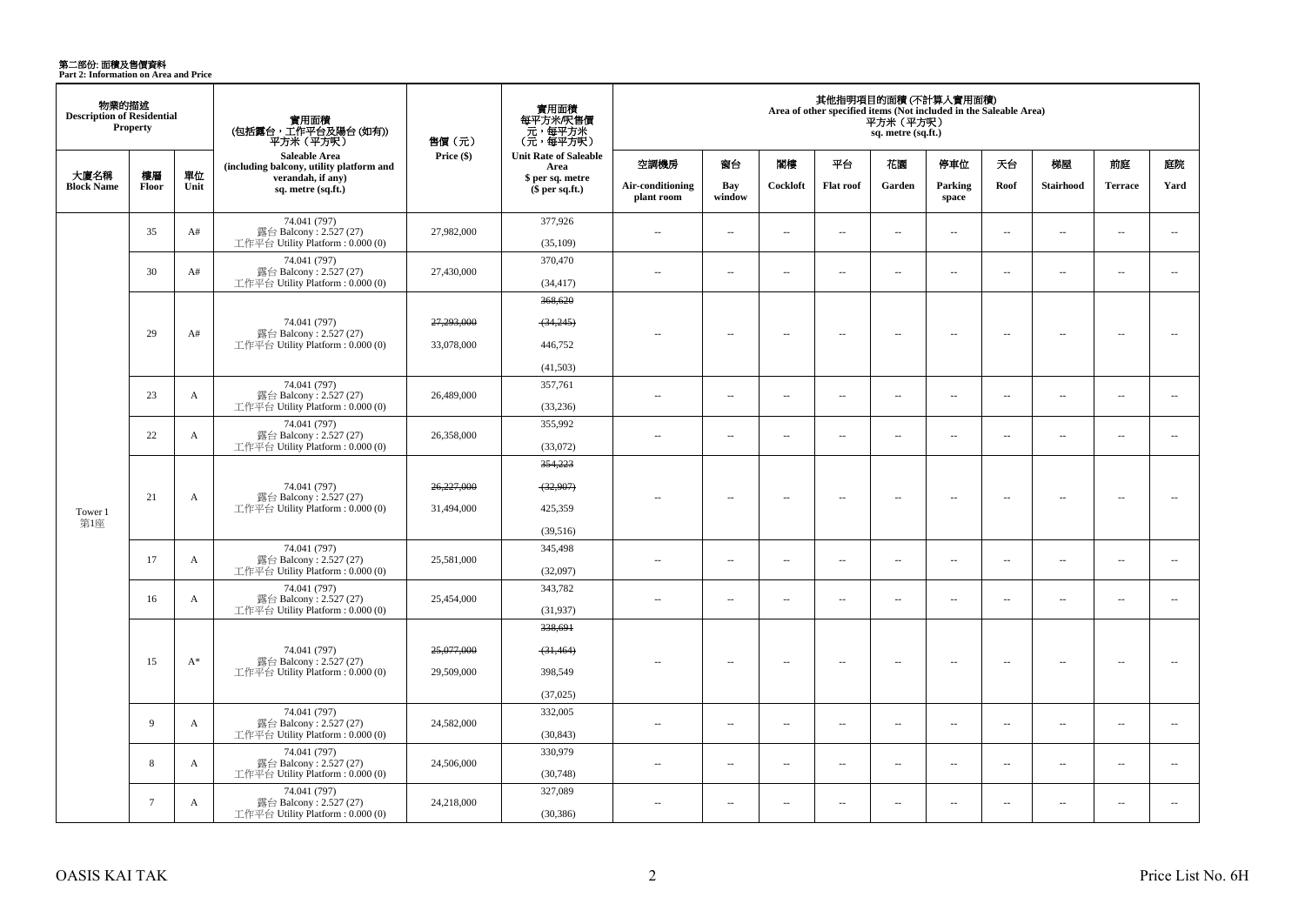| 物業的描述<br><b>Description of Residential</b> | Property    |                                        | 實用面積<br>(包括露台,工作平台及陽台 (如有))<br>平方米(平方呎)                                      | 售價(元)      | 實用面積<br>每平方米/呎售價<br>一元,每平方米<br>(元,每平方呎) |                                |                          |          |                          | 平方米 (平方呎)<br>sq. metre (sq.ft.) | 其他指明項目的面積 (不計算入實用面積)<br>Area of other specified items (Not included in the Saleable Area) |                          |                          |                          |                          |        |
|--------------------------------------------|-------------|----------------------------------------|------------------------------------------------------------------------------|------------|-----------------------------------------|--------------------------------|--------------------------|----------|--------------------------|---------------------------------|-------------------------------------------------------------------------------------------|--------------------------|--------------------------|--------------------------|--------------------------|--------|
|                                            |             |                                        | Saleable Area<br>(including balcony, utility platform and                    | Price (\$) | <b>Unit Rate of Saleable</b><br>Area    | 空調機房                           | 窗台                       | 閣樓       | 平台                       | 花園                              | 停車位                                                                                       | 天台                       | 梯屋                       | 前庭                       | 庭院                       |        |
| 大廈名稱<br><b>Block Name</b>                  | 樓層<br>Floor | 單位<br>Unit                             | verandah, if any)<br>sq. metre (sq.ft.)                                      |            | \$ per sq. metre<br>(\$ per sq.ft.)     | Air-conditioning<br>plant room | Bay<br>window            | Cockloft | <b>Flat roof</b>         | Garden                          | Parking<br>space                                                                          | Roof                     | Stairhood                | <b>Terrace</b>           | Yard                     |        |
|                                            |             |                                        |                                                                              |            | 347,185                                 |                                |                          |          |                          |                                 |                                                                                           |                          |                          |                          |                          |        |
|                                            |             |                                        | 64.856 (698)                                                                 | 22.517.000 | (32, 259)                               |                                |                          |          |                          |                                 |                                                                                           |                          |                          |                          |                          |        |
|                                            | 36          | B                                      | 露台 Balcony: 2.476 (27)<br>工作平台 Utility Platform : $0.000(0)$                 | 25,656,000 | 395,584                                 | ٠.                             | $\overline{\phantom{a}}$ | $\sim$   | $\overline{\phantom{a}}$ | $\overline{\phantom{a}}$        | $\sim$                                                                                    | $\sim$                   | $\overline{\phantom{a}}$ | $\overline{\phantom{a}}$ | $\overline{\phantom{a}}$ |        |
|                                            |             |                                        |                                                                              |            | (36, 756)                               |                                |                          |          |                          |                                 |                                                                                           |                          |                          |                          |                          |        |
|                                            |             | $\mathbf B$                            | 64.871 (698)<br>露台 Balcony: 2.476 (27)                                       | 22,405,000 | 345,378                                 |                                |                          |          |                          |                                 |                                                                                           |                          |                          |                          |                          |        |
|                                            | 35          |                                        | 工作平台 Utility Platform: 0.000 (0)                                             |            | (32,099)                                | $\sim$ $-$                     | $\ldots$                 | $\sim$   | $\ldots$                 | $\ldots$                        | $\sim$                                                                                    | $\overline{\phantom{a}}$ | $\overline{\phantom{a}}$ | $\overline{\phantom{a}}$ | $\overline{\phantom{a}}$ |        |
|                                            |             |                                        |                                                                              |            | 343,651                                 |                                |                          |          |                          |                                 |                                                                                           |                          |                          |                          |                          |        |
|                                            | 33          | B                                      | 64.871 (698)<br>露台 Balcony: 2.476 (27)                                       | 22,293,000 | (31,938)                                |                                | $\overline{\phantom{a}}$ | $\sim$   | $\overline{\phantom{a}}$ | $\overline{\phantom{a}}$        | $\sim$                                                                                    | $\overline{\phantom{a}}$ | $\overline{\phantom{a}}$ |                          | ÷.                       |        |
|                                            |             |                                        | 工作平台 Utility Platform : $0.000(0)$                                           | 25,517,000 | 393,350                                 | $-$                            |                          |          |                          |                                 |                                                                                           |                          |                          | $\sim$                   |                          |        |
|                                            |             |                                        |                                                                              |            | (36, 557)                               |                                |                          |          |                          |                                 |                                                                                           |                          |                          |                          |                          |        |
|                                            | 30          | $\mathbf B$                            | 64.871 (698)<br>露台 Balcony: 2.476 (27)<br>工作平台 Utility Platform : $0.000(0)$ | 21,962,000 | 338,549                                 | $\sim$                         | $\overline{\phantom{a}}$ | $\sim$   | $\overline{\phantom{a}}$ | $\overline{\phantom{a}}$        | $\sim$                                                                                    | $\overline{\phantom{a}}$ | $\sim$                   | $\overline{\phantom{a}}$ | $\overline{\phantom{a}}$ |        |
|                                            |             |                                        |                                                                              |            | (31, 464)                               |                                |                          |          |                          |                                 |                                                                                           |                          |                          |                          |                          |        |
|                                            |             |                                        | 64.871 (698)<br>露台 Balcony: 2.476 (27)<br>工作平台 Utility Platform : $0.000(0)$ |            | 336,853                                 |                                |                          |          |                          |                                 |                                                                                           |                          |                          |                          |                          |        |
|                                            | 29          |                                        |                                                                              | 21,852,000 | (31, 307)                               |                                | $\overline{a}$           |          | $\sim$                   | $\sim$                          | Ξ.                                                                                        | $\sim$                   | $\sim$                   | $\overline{\phantom{a}}$ |                          | $\sim$ |
| Tower 1<br>第1座                             |             |                                        |                                                                              | 24,944,000 | 384,517                                 |                                |                          |          |                          |                                 |                                                                                           |                          |                          |                          |                          |        |
|                                            |             |                                        |                                                                              |            | (35, 736)                               |                                |                          |          |                          |                                 |                                                                                           |                          |                          |                          |                          |        |
|                                            | 23          | $\, {\bf B}$<br>$\mathbf B$            | 64.871 (698)<br>露台 Balcony: 2.476 (27)                                       | 21,210,000 | 326,957                                 | $\sim$                         | $\overline{\phantom{a}}$ | $\sim$   | $\overline{\phantom{a}}$ | $\overline{\phantom{a}}$        | $\sim$                                                                                    | $\hspace{0.05cm} -$      | $\overline{\phantom{a}}$ | $\overline{\phantom{a}}$ | $\sim$                   |        |
|                                            |             |                                        | 工作平台 Utility Platform: 0.000 (0)                                             |            | (30, 387)                               |                                |                          |          |                          |                                 |                                                                                           |                          |                          |                          |                          |        |
|                                            | 22          | $\mathbf B$                            | 64.871 (698)<br>露台 Balcony: 2.476 (27)                                       | 21,104,000 | 325,323                                 | $\sim$                         | $\sim$                   | $\sim$   | $\sim$                   | $\sim$                          | $\sim$                                                                                    | $\overline{\phantom{a}}$ | $\overline{a}$           | $\sim$                   | $\sim$                   |        |
|                                            |             |                                        | 工作平台 Utility Platform: 0.000 (0)                                             |            | (30, 235)                               |                                |                          |          |                          |                                 |                                                                                           |                          |                          |                          |                          |        |
|                                            |             |                                        |                                                                              |            | 323,704                                 |                                |                          |          |                          |                                 |                                                                                           |                          |                          |                          |                          |        |
|                                            | 21          | $\mathbf B$                            | 64.871 (698)<br>露台 Balcony: 2.476 (27)                                       | 20,999,000 | (30,085)                                | $-$                            | $\overline{\phantom{a}}$ | $\sim$   | $\overline{\phantom{a}}$ | $\sim$                          | $\sim$                                                                                    | $\overline{\phantom{a}}$ | $\sim$                   | $\overline{\phantom{a}}$ | $\sim$                   |        |
|                                            |             |                                        | 工作平台 Utility Platform : $0.000(0)$                                           | 23,475,000 | 361,872                                 |                                |                          |          |                          |                                 |                                                                                           |                          |                          |                          |                          |        |
| $B^*$<br>17<br>B<br>16<br>15<br>B          |             |                                        |                                                                              |            | (33, 632)                               |                                |                          |          |                          |                                 |                                                                                           |                          |                          |                          |                          |        |
|                                            |             |                                        | 64.871 (698)<br>露台 Balcony: 2.476 (27)                                       | 20,482,000 | 315,734                                 | $\sim$                         | $\sim$                   | $\sim$   | $\sim$                   | $\overline{\phantom{a}}$        | $\sim$                                                                                    | $\overline{\phantom{a}}$ | $\overline{\phantom{a}}$ | $\overline{\phantom{a}}$ | $\overline{\phantom{a}}$ |        |
|                                            |             |                                        | 工作平台 Utility Platform : $0.000(0)$                                           |            | (29, 344)                               |                                |                          |          |                          |                                 |                                                                                           |                          |                          |                          |                          |        |
|                                            |             |                                        | 64.871 (698)<br>露台 Balcony: 2.476 (27)                                       | 20,381,000 | 314,177                                 | $\sim$                         | $\overline{\phantom{a}}$ | $\sim$   | $\overline{\phantom{a}}$ | $\sim$                          | $\overline{\phantom{a}}$                                                                  | $\overline{\phantom{a}}$ | $\overline{\phantom{a}}$ | $\sim$                   | $\sim$                   |        |
|                                            |             |                                        | 工作平台 Utility Platform: 0.000 (0)                                             |            | (29, 199)                               |                                |                          |          |                          |                                 |                                                                                           |                          |                          |                          |                          |        |
|                                            |             | 64.871 (698)<br>露台 Balcony: 2.476 (27) | 20,278,000                                                                   | 312,590    | $\sim$                                  | $\sim$                         | $\sim$                   | $\sim$   | μ.                       | $\sim$                          | $\overline{\phantom{a}}$                                                                  | $\overline{\phantom{a}}$ | $\sim$                   | $\overline{\phantom{a}}$ |                          |        |
|                                            |             |                                        | 工作平台 Utility Platform : 0.000 (0)                                            |            | (29,052)                                |                                |                          |          |                          |                                 |                                                                                           |                          |                          |                          |                          |        |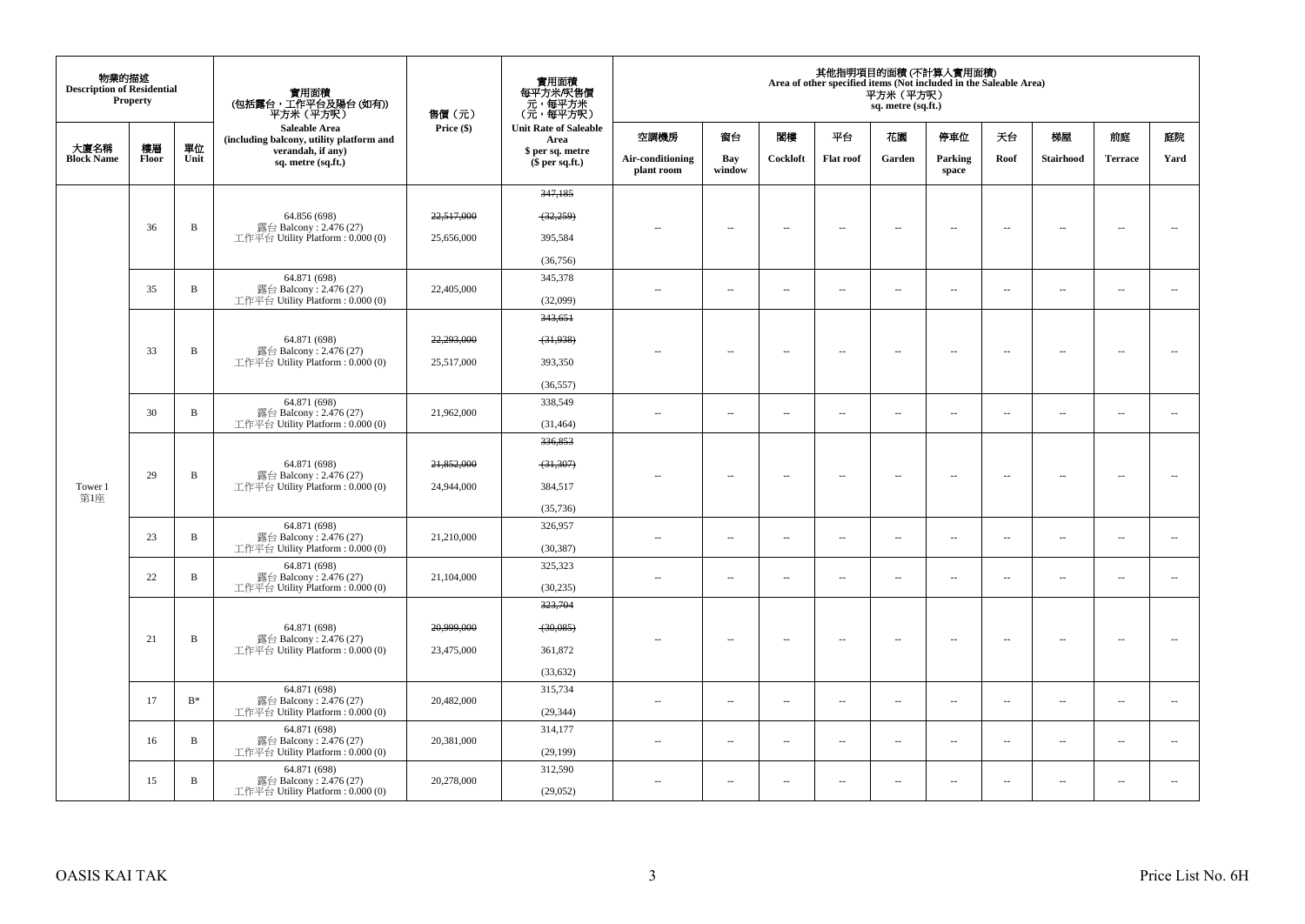| 物業的描述<br><b>Description of Residential</b> | <b>Property</b> |                | 實用面積<br>(包括露台,工作平台及陽台(如有))<br>平方米 (平方呎)                                      | 售價 (元)                  | 實用面積<br>每平方米/呎售價<br>- 元, 每平方米<br>(元, 每平方呎)  |                                |                          |                          |                          | 平方米 (平方呎)<br>sq. metre (sq.ft.) | 其他指明項目的面積(不計算入實用面積)<br>Area of other specified items (Not included in the Saleable Area) |                          |                          |                          |                          |
|--------------------------------------------|-----------------|----------------|------------------------------------------------------------------------------|-------------------------|---------------------------------------------|--------------------------------|--------------------------|--------------------------|--------------------------|---------------------------------|------------------------------------------------------------------------------------------|--------------------------|--------------------------|--------------------------|--------------------------|
|                                            |                 |                | Saleable Area<br>(including balcony, utility platform and                    | Price (\$)              | <b>Unit Rate of Saleable</b><br>Area        | 空調機房                           | 窗台                       | 閣樓                       | 平台                       | 花園                              | 停車位                                                                                      | 天台                       | 梯屋                       | 前庭                       | 庭院                       |
| 大廈名稱<br><b>Block Name</b>                  | 樓層<br>Floor     | 單位<br>Unit     | verandah, if any)<br>sq. metre (sq.ft.)                                      |                         | \$ per sq. metre<br>\$per sq.ft.)           | Air-conditioning<br>plant room | Bay<br>window            | Cockloft                 | <b>Flat roof</b>         | Garden                          | Parking<br>space                                                                         | Roof                     | Stairhood                | <b>Terrace</b>           | Yard                     |
|                                            | 9               | $\mathbf{B}^*$ | 64.871 (698)<br>露台 Balcony: 2.476 (27)<br>工作平台 Utility Platform: 0.000 (0)   | 19,878,000              | 306,424<br>(28, 479)                        | ÷.                             | $\overline{\phantom{a}}$ | $\sim$                   | $\sim$                   | $\overline{a}$                  | $\sim$                                                                                   | $\sim$                   | $\overline{\phantom{a}}$ | $\sim$                   | $\sim$                   |
|                                            | 8               | $\, {\bf B}$   | 64.871 (698)<br>露台 Balcony: 2.476 (27)<br>工作平台 Utility Platform: 0.000 (0)   | 19,817,000              | 305,483<br>(28, 391)                        | ÷.                             | $\overline{\phantom{a}}$ | $\sim$                   | $\sim$                   | $\overline{\phantom{a}}$        | $\sim$                                                                                   | $\overline{\phantom{a}}$ | $\overline{\phantom{a}}$ | $\sim$                   | $\sim$                   |
|                                            | $7\phantom{.0}$ | $\, {\bf B}$   | 64.871 (698)<br>露台 Balcony: 2.476 (27)<br>工作平台 Utility Platform : 0.000 (0)  | 19,583,000              | 301,876<br>(28,056)                         | $\sim$                         | $\sim$                   | $\sim$                   | $\sim$                   | $\sim$                          | $\sim$                                                                                   | $\sim$                   | $\overline{\phantom{a}}$ | $\sim$                   | $\sim$                   |
| Tower 1<br>第1座                             | 36              | $\mathsf{C}$   | 27.358 (294)<br>露台 Balcony: 2.000 (22)<br>工作平台 Utility Platform: 0.000 (0)   | 9,012,000<br>10,488,000 | 329,410<br>(30, 653)<br>383,361             |                                | $\overline{\phantom{a}}$ | $\sim$                   | $\sim$                   | $\overline{\phantom{a}}$        | $\sim$                                                                                   | $\overline{\phantom{a}}$ | $\sim$                   | $\sim$                   | $\sim$                   |
|                                            | 35              | $\mathbf C$    | 27.358 (294)<br>露台 Balcony: 2.000 (22)<br>工作平台 Utility Platform : 0.000 (0)  | 8,985,000               | (35, 673)<br>328,423<br>(30, 561)           | $\sim$                         | $\overline{a}$           | $\sim$                   | $\overline{\phantom{a}}$ | $\overline{a}$                  | $\overline{\phantom{a}}$                                                                 | $\overline{\phantom{a}}$ | $\overline{\phantom{a}}$ | $\sim$                   | $\sim$                   |
|                                            | 30              | $\mathsf C$    | 27.358 (294)<br>露台 Balcony: 2.000 (22)<br>工作平台 Utility Platform : 0.000 (0)  | 8,875,000<br>10.371,000 | 324,402<br>(30, 187)<br>379,085<br>(35,276) |                                | $\overline{\phantom{a}}$ | $\sim$                   | $\sim$                   | $\overline{\phantom{a}}$        | $\sim$                                                                                   | $\overline{\phantom{a}}$ | $\overline{\phantom{a}}$ | $\bar{a}$                | $\sim$                   |
|                                            | 29              | $\mathsf{C}$   | 27.358 (294)<br>露台 Balcony: 2.000 (22)<br>工作平台 Utility Platform: 0.000 (0)   | 8,847,000               | 323,379<br>(30,092)                         | $\overline{\phantom{a}}$       | μ.                       | $\overline{\phantom{a}}$ | $\overline{\phantom{a}}$ | $\overline{\phantom{a}}$        | $\overline{\phantom{a}}$                                                                 | $\overline{\phantom{a}}$ | $\overline{\phantom{a}}$ | $\overline{\phantom{a}}$ | $\overline{\phantom{a}}$ |
|                                            | 25              | $\mathbf C$    | 27.358 (294)<br>露台 Balcony: 2.000 (22)<br>工作平台 Utility Platform : 0.000 (0)  | 8,703,000<br>10,058,000 | 318,115<br>(29, 602)<br>367,644<br>(34,211) |                                | $\overline{a}$           | $\sim$                   | $\sim$                   | $\sim$                          | $\sim$                                                                                   | $\sim$                   | $\sim$                   |                          |                          |
|                                            | 23              | $\mathcal{C}$  | 27.358 (294)<br>露台 Balcony: 2.000 (22)<br>工作平台 Utility Platform: 0.000 (0)   | 8,690,000               | 317,640<br>(29, 558)                        | $-$                            | $\sim$                   | $\sim$                   | $\sim$                   | $\sim$                          | $\sim$                                                                                   | $\overline{\phantom{a}}$ | $\sim$                   | $\sim$                   | $\overline{\phantom{a}}$ |
|                                            | 22              | $\mathbf C$    | 27.358 (294)<br>露台 Balcony: 2.000 (22)<br>工作平台 Utility Platform: 0.000 (0)   | 8,681,000               | 317,311<br>(29, 527)                        | Ξ.                             | μ.                       | $\sim$                   | $\sim$                   | $\overline{\phantom{a}}$        | $\sim$                                                                                   | $\overline{\phantom{a}}$ | $\overline{\phantom{a}}$ | $\sim$                   | ÷.                       |
|                                            | 21              | $\mathsf{C}$   | 27.358 (294)<br>露台 Balcony: 2.000 (22)<br>工作平台 Utility Platform : $0.000(0)$ | 8,671,000<br>10,196,000 | 316,946<br>(29, 493)<br>372,688<br>(34,680) |                                | $\overline{\phantom{a}}$ | $\sim$                   | $\overline{\phantom{a}}$ | $\overline{\phantom{a}}$        | $\overline{\phantom{a}}$                                                                 | $\overline{\phantom{a}}$ | $\overline{\phantom{a}}$ | $\overline{\phantom{a}}$ |                          |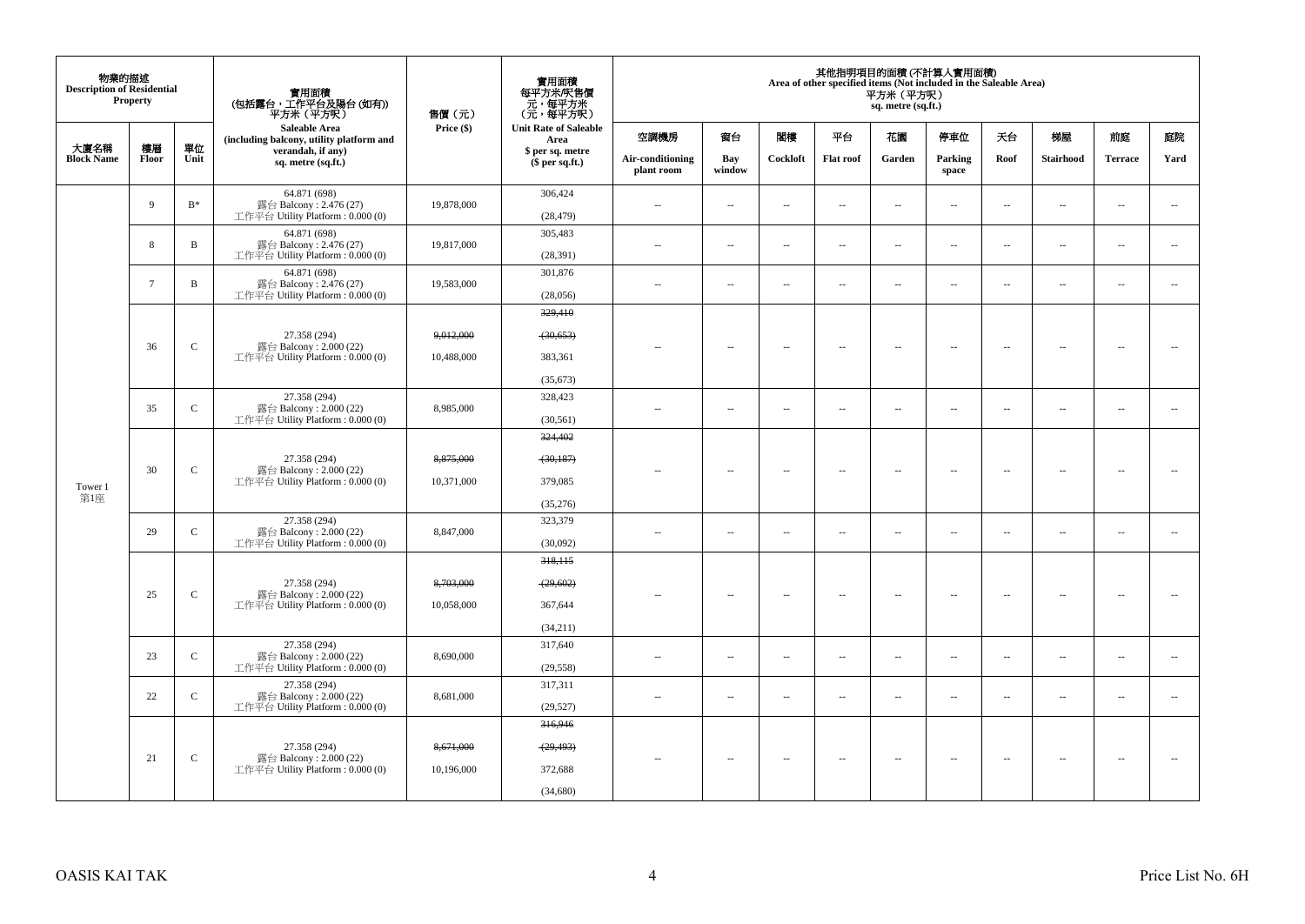| 物業的描述<br><b>Description of Residential</b> | <b>Property</b> |               | 實用面積<br>(包括露台,工作平台及陽台 (如有))<br>平方米(平方呎)                                      | 售價(元)                    | 實用面積<br>每平方米/呎售價<br>元,每平方米<br>(元,每平方呎)       |                                |                          |                          |                          | 平方米 (平方呎)<br>sq. metre (sq.ft.) | 其他指明項目的面積 (不計算入實用面積)<br>Area of other specified items (Not included in the Saleable Area) |                          |                          |                          |                          |
|--------------------------------------------|-----------------|---------------|------------------------------------------------------------------------------|--------------------------|----------------------------------------------|--------------------------------|--------------------------|--------------------------|--------------------------|---------------------------------|-------------------------------------------------------------------------------------------|--------------------------|--------------------------|--------------------------|--------------------------|
|                                            |                 |               | <b>Saleable Area</b><br>(including balcony, utility platform and             | Price (\$)               | <b>Unit Rate of Saleable</b><br>Area         | 空調機房                           | 窗台                       | 関樓                       | 平台                       | 花園                              | 停車位                                                                                       | 天台                       | 梯屋                       | 前庭                       | 庭院                       |
| 大廈名稱<br><b>Block Name</b>                  | 樓層<br>Floor     | 單位<br>Unit    | verandah, if any)<br>sq. metre (sq.ft.)                                      |                          | \$ per sq. metre<br>\$per sq.ft.)            | Air-conditioning<br>plant room | Bay<br>window            | Cockloft                 | <b>Flat roof</b>         | Garden                          | Parking<br>space                                                                          | Roof                     | Stairhood                | <b>Terrace</b>           | Yard                     |
|                                            | 17              | $\mathsf C$   | 27.358 (294)<br>露台 Balcony: 2.000 (22)<br>工作平台 Utility Platform: 0.000 (0)   | 8,584,000                | 313,766<br>(29, 197)                         | $\overline{\phantom{a}}$       | $\ldots$                 | $\sim$                   | $\ldots$                 | $\ldots$                        | $\sim$                                                                                    | $\ddotsc$                | $\overline{\phantom{a}}$ | $\sim$                   | $\overline{\phantom{a}}$ |
|                                            | 16              | $\mathbf C$   | 27.358 (294)<br>露台 Balcony: 2.000 (22)<br>工作平台 Utility Platform: 0.000 (0)   | 8,573,000                | 313,364<br>(29,160)                          | $\sim$                         | $\sim$                   | $\sim$                   | $\sim$                   | $\overline{\phantom{a}}$        | $\sim$                                                                                    | $\overline{\phantom{a}}$ | $\overline{\phantom{a}}$ | $\sim$                   | $\overline{\phantom{a}}$ |
| Tower 1                                    | 15              | $\mathbf C$   | 27.358 (294)<br>露台 Balcony: 2.000 (22)<br>工作平台 Utility Platform: 0.000 (0)   | 8,565,000<br>10,079,000  | 313,071<br>(29, 133)<br>368,411<br>(34, 282) | $\overline{a}$                 | $\overline{\phantom{a}}$ | $\sim$                   | $\overline{\phantom{a}}$ | $\overline{\phantom{a}}$        | $\sim$                                                                                    | $\overline{\phantom{a}}$ | $\sim$                   | $\overline{\phantom{a}}$ | $\overline{\phantom{a}}$ |
|                                            | 9               | $\mathcal{C}$ | 27.358 (294)<br>露台 Balcony: 2.000 (22)<br>工作平台 Utility Platform : 0.000 (0)  | 8,523,000                | 311,536<br>(28,990)                          | ٠.                             | μ.                       | $\overline{\phantom{a}}$ | $\overline{\phantom{a}}$ | $\overline{\phantom{a}}$        | $\overline{\phantom{a}}$                                                                  | $\overline{\phantom{a}}$ | $\overline{\phantom{a}}$ | $\overline{\phantom{a}}$ | $\overline{\phantom{a}}$ |
|                                            | 8               | $\mathbf C$   | 27.358 (294)<br>露台 Balcony: 2.000 (22)<br>工作平台 Utility Platform : 0.000 (0)  | 8,514,000<br>9,903,000   | 311.207<br>(28, 959)<br>361.978<br>(33, 684) | $\overline{\phantom{a}}$       | $\sim$                   | $\overline{\phantom{a}}$ | $\sim$                   | $\sim$                          | $\sim$                                                                                    | $\sim$                   | $\overline{\phantom{a}}$ | $\overline{\phantom{a}}$ | $\sim$                   |
| 第1座                                        | $\overline{7}$  | $\mathsf{C}$  | 27.358 (294)<br>露台 Balcony: 2.000 (22)<br>工作平台 Utility Platform: 0.000 (0)   | 8,472,000                | 309,672<br>(28, 816)                         | $\sim$                         | $\overline{a}$           | $\sim$                   | $\sim$                   | $\sim$                          | $\sim$                                                                                    | $\sim$                   | $\sim$                   | $\sim$                   | $\sim$                   |
|                                            | 36              | $\mathbf D$   | 45.137 (486)<br>露台 Balcony: 2.000 (22)<br>工作平台 Utility Platform : $0.000(0)$ | 14,423,000<br>17,085,000 | 319,538<br>(29,677)<br>378,514<br>(35, 154)  |                                | $\sim$                   | $\sim$                   | $\sim$                   | $\overline{\phantom{a}}$        | $\sim$                                                                                    | $\overline{\phantom{a}}$ | $\overline{\phantom{a}}$ | $\sim$                   | $\sim$                   |
|                                            | 35              | D             | 45.137 (486)<br>露台 Balcony: 2.000 (22)<br>工作平台 Utility Platform : 0.000 (0)  | 14,366,000               | 318,275<br>(29, 560)                         | $\sim$ $\sim$                  | $\sim$                   | $\sim$                   | $\sim$                   | $\overline{a}$                  | $\sim$                                                                                    | $\overline{\phantom{a}}$ | $\sim$                   | $\sim$                   | $\overline{\phantom{a}}$ |
|                                            | 30              | $\mathbf D$   | 45.137 (486)<br>露台 Balcony: 2.000 (22)<br>工作平台 Utility Platform : $0.000(0)$ | 14,138,000<br>16,627,000 | 313,224<br>(29,091)<br>368,367<br>(34,212)   |                                | $\overline{\phantom{a}}$ | $\sim$                   | $\overline{\phantom{a}}$ | $\overline{\phantom{a}}$        | $\sim$                                                                                    | $\sim$                   | $\overline{\phantom{a}}$ | $\sim$                   | $\sim$                   |
|                                            | 29              | D             | 45.137 (486)<br>露台 Balcony: 2.000 (22)<br>工作平台 Utility Platform : 0.000 (0)  | 14.082.000               | 311,984<br>(28,975)                          | $\sim$ $\sim$                  | $\overline{\phantom{a}}$ | $\overline{\phantom{a}}$ | $\overline{\phantom{a}}$ | $\overline{\phantom{a}}$        | $\overline{\phantom{a}}$                                                                  | $\overline{\phantom{a}}$ | $\overline{\phantom{a}}$ | $\overline{\phantom{a}}$ | $\sim$                   |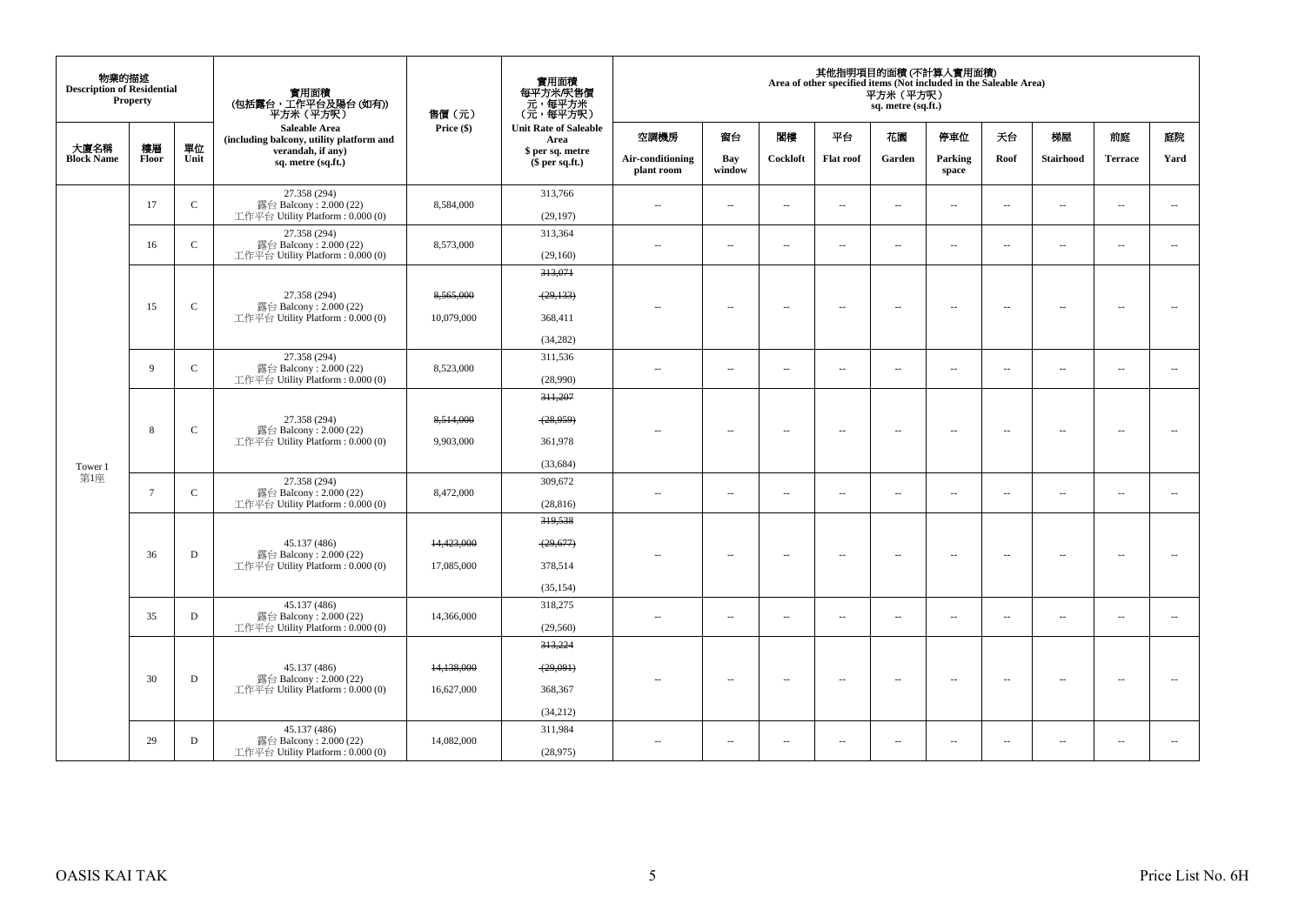| 物業的描述<br><b>Description of Residential</b> | Property    |            | 實用面積<br>(包括露台,工作平台及陽台 (如有))<br>平方米(平方呎)                                      | 售價(元)      | 實用面積<br>每平方米/呎售價<br>、元, 每平方米<br>(元, 每平方呎) |                                |                          |          |                          | 平方米 (平方呎)<br>sq. metre (sq.ft.) | 其他指明項目的面積 (不計算入實用面積)<br>Area of other specified items (Not included in the Saleable Area) |                          |                          |                          |                          |
|--------------------------------------------|-------------|------------|------------------------------------------------------------------------------|------------|-------------------------------------------|--------------------------------|--------------------------|----------|--------------------------|---------------------------------|-------------------------------------------------------------------------------------------|--------------------------|--------------------------|--------------------------|--------------------------|
|                                            |             |            | <b>Saleable Area</b><br>(including balcony, utility platform and             | Price (\$) | <b>Unit Rate of Saleable</b><br>Area      | 空調機房                           | 窗台                       | 閣樓       | 平台                       | 花園                              | 停車位                                                                                       | 天台                       | 梯屋                       | 前庭                       | 庭院                       |
| 大廈名稱<br><b>Block Name</b>                  | 樓層<br>Floor | 單位<br>Unit | verandah, if any)<br>sq. metre (sq.ft.)                                      |            | \$ per sq. metre<br>\$per sq.ft.)         | Air-conditioning<br>plant room | Bay<br>window            | Cockloft | <b>Flat roof</b>         | Garden                          | Parking<br>space                                                                          | Roof                     | Stairhood                | <b>Terrace</b>           | Yard                     |
|                                            |             |            |                                                                              |            | 305.824                                   |                                |                          |          |                          |                                 |                                                                                           |                          |                          |                          |                          |
|                                            | 25          | $D^*$      | 45.137 (486)<br>露台 Balcony: 2.000 (22)                                       | 13,804,000 | (28, 403)                                 | ٠.                             | $\overline{\phantom{a}}$ | $\sim$   | $\sim$                   | $\sim$                          | $\sim$                                                                                    | $\overline{\phantom{a}}$ | $\sim$                   | $\sim$                   | $\sim$                   |
|                                            |             |            | 工作平台 Utility Platform : $0.000(0)$                                           | 16,050,000 | 355,584                                   |                                |                          |          |                          |                                 |                                                                                           |                          |                          |                          |                          |
|                                            |             |            |                                                                              |            | (33,025)                                  |                                |                          |          |                          |                                 |                                                                                           |                          |                          |                          |                          |
|                                            | 23          | D          | 45,137 (486)<br>露台 Balcony: 2.000 (22)                                       | 13,749,000 | 304,606                                   | $\overline{\phantom{a}}$       | $\sim$                   | $\sim$   | $\overline{\phantom{a}}$ | μ.                              | $\overline{\phantom{a}}$                                                                  | $\overline{\phantom{a}}$ | $\overline{\phantom{a}}$ | $\overline{\phantom{a}}$ | $\overline{\phantom{a}}$ |
|                                            |             |            | 工作平台 Utility Platform : $0.000(0)$                                           |            | (28, 290)                                 |                                |                          |          |                          |                                 |                                                                                           |                          |                          |                          |                          |
|                                            | 22          | D          | 45.137 (486)<br>露台 Balcony: 2.000 (22)                                       | 13,720,000 | 303,963                                   | $\sim$ $-$                     | $\sim$                   | $\sim$   | $\overline{\phantom{a}}$ | μ.                              | $\overline{\phantom{a}}$                                                                  | $\overline{\phantom{a}}$ | $\overline{\phantom{a}}$ | $\overline{\phantom{a}}$ | $\overline{\phantom{a}}$ |
|                                            |             |            | 工作平台 Utility Platform : $0.000(0)$                                           |            | (28, 230)                                 |                                |                          |          |                          |                                 |                                                                                           |                          |                          |                          |                          |
|                                            |             |            |                                                                              |            | 303,321                                   |                                |                          |          |                          |                                 |                                                                                           |                          |                          |                          |                          |
|                                            | 21          | D          | 45.137 (486)<br>露台 Balcony: 2.000 (22)                                       | 13,691,000 | (28, 171)                                 |                                | $\overline{\phantom{a}}$ | $\sim$   | $\sim$                   | $\sim$                          | $\sim$                                                                                    | $\overline{\phantom{a}}$ | $\overline{\phantom{a}}$ | $\sim$                   | $\sim$                   |
|                                            |             |            | 工作平台 Utility Platform: 0.000 (0)                                             | 16,326,000 | 361,699                                   |                                |                          |          |                          |                                 |                                                                                           |                          |                          |                          |                          |
|                                            |             |            |                                                                              |            | (33, 593)                                 |                                |                          |          |                          |                                 |                                                                                           |                          |                          |                          |                          |
|                                            |             |            | 45.137 (486)<br>露台 Balcony: 2.000 (22)<br>工作平台 Utility Platform : $0.000(0)$ |            | 299,577                                   |                                |                          |          |                          |                                 |                                                                                           |                          |                          |                          |                          |
| Tower 1                                    | 17          | D          |                                                                              | 13,522,000 | (27, 823)                                 | $\sim$                         | $\sim$                   | $\sim$   | $\sim$                   | $\sim$                          | $\sim$                                                                                    | $\overline{\phantom{a}}$ | $\sim$                   | $\sim$                   | $\sim$                   |
| 第1座                                        | 16          | $D^*$      | 45.137 (486)<br>露台 Balcony: 2.000 (22)                                       | 13,492,000 | 298,912                                   | $\sim$ $\sim$                  | $\sim$                   | $\sim$   | $\sim$                   | $\sim$                          | $\sim$                                                                                    | $\overline{\phantom{a}}$ | $\sim$                   | $\sim$                   | $\overline{\phantom{a}}$ |
|                                            |             |            | 工作平台 Utility Platform: 0.000 (0)                                             |            | (27,761)                                  |                                |                          |          |                          |                                 |                                                                                           |                          |                          |                          |                          |
|                                            |             |            |                                                                              |            | 298,292                                   |                                |                          |          |                          |                                 |                                                                                           |                          |                          |                          |                          |
|                                            |             |            | 45.137 (486)                                                                 | 13,464,000 | (27,704)                                  |                                |                          |          |                          |                                 |                                                                                           |                          |                          |                          |                          |
|                                            | 15          | D          | 露台 Balcony: 2.000 (22)<br>工作平台 Utility Platform : $0.000(0)$                 | 15,997,000 | 354,410                                   |                                | $\overline{a}$           | $\sim$   | $\sim$                   | $\sim$                          | $\sim$                                                                                    | $\sim$                   | $\sim$                   | $\sim$                   | $\sim$                   |
|                                            |             |            |                                                                              |            | (32,916)                                  |                                |                          |          |                          |                                 |                                                                                           |                          |                          |                          |                          |
|                                            |             |            | 45.137 (486)                                                                 |            | 295,722                                   |                                |                          |          |                          |                                 |                                                                                           |                          |                          |                          |                          |
|                                            | 9           | $D^*$      | 露台 Balcony: 2.000 (22)<br>工作平台 Utility Platform: 0.000 (0)                   | 13,348,000 | (27, 465)                                 | $\sim$                         | $\overline{\phantom{a}}$ | $\sim$   | $\overline{\phantom{a}}$ | $\overline{\phantom{a}}$        | $\overline{\phantom{a}}$                                                                  | $\overline{\phantom{a}}$ | $\overline{\phantom{a}}$ | $\overline{\phantom{a}}$ | $\overline{\phantom{a}}$ |
|                                            | 8           | D          | 45.137 (486)<br>露台 Balcony: 2.000 (22)                                       | 13,320,000 | 295.102                                   |                                |                          |          |                          |                                 |                                                                                           |                          |                          |                          |                          |
|                                            |             |            | 工作平台 Utility Platform : $0.000(0)$                                           |            | (27, 407)                                 | $\sim$                         | $\overline{\phantom{a}}$ | $\sim$   | $\overline{\phantom{a}}$ | $\overline{\phantom{a}}$        | $\overline{\phantom{a}}$                                                                  | $\overline{\phantom{a}}$ | $\sim$                   | $\overline{\phantom{a}}$ | $\overline{\phantom{a}}$ |
|                                            |             |            |                                                                              |            | 293,285                                   |                                |                          |          |                          |                                 |                                                                                           |                          |                          |                          |                          |
|                                            |             |            | 45.137 (486)                                                                 | 13,238,000 | $- (27, 239)$                             |                                |                          |          |                          |                                 |                                                                                           |                          |                          |                          |                          |
| $7\phantom{.0}$                            |             | D          | 露台 Balcony: 2.000 (22)<br>工作平台 Utility Platform: 0.000 (0)                   | 15,600,000 | 345,614                                   | $-$                            | $\overline{\phantom{a}}$ | $\sim$   | $\overline{\phantom{a}}$ | $\sim$                          | $\sim$                                                                                    | $\sim$                   | $\overline{\phantom{a}}$ | $\overline{\phantom{a}}$ |                          |
|                                            |             |            |                                                                              |            | (32,099)                                  |                                |                          |          |                          |                                 |                                                                                           |                          |                          |                          |                          |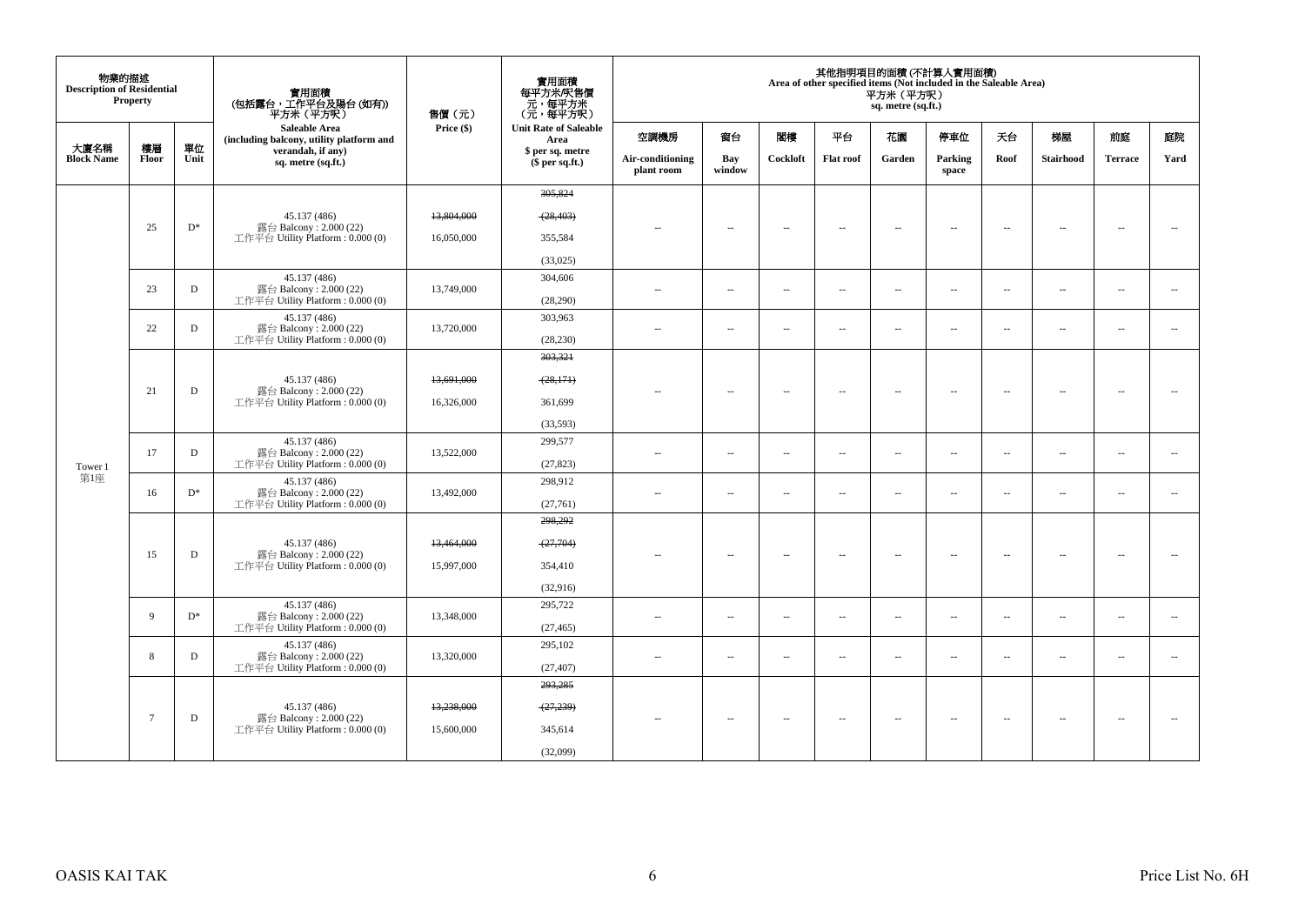| 物業的描述<br><b>Description of Residential</b> | <b>Property</b> |            | 實用面積<br>(包括露台,工作平台及陽台 (如有))<br>平方米(平方呎)                          | 售價 (元)       | 實用面積<br>每平方米/呎售價<br>元,每平方米<br>(元,每平方呎) |                                |                          |                          |                          | 平方米 (平方呎)<br>sq. metre (sq.ft.) | 其他指明項目的面積 (不計算入實用面積)<br>Area of other specified items (Not included in the Saleable Area) |                          |                          |                          |                          |
|--------------------------------------------|-----------------|------------|------------------------------------------------------------------|--------------|----------------------------------------|--------------------------------|--------------------------|--------------------------|--------------------------|---------------------------------|-------------------------------------------------------------------------------------------|--------------------------|--------------------------|--------------------------|--------------------------|
|                                            |                 |            | <b>Saleable Area</b><br>(including balcony, utility platform and | Price $(\$)$ | <b>Unit Rate of Saleable</b><br>Area   | 空調機房                           | 窗台                       | 閣樓                       | 平台                       | 花園                              | 停車位                                                                                       | 天台                       | 梯屋                       | 前庭                       | 庭院                       |
| 大廈名稱<br><b>Block Name</b>                  | 樓層<br>Floor     | 單位<br>Unit | verandah, if any)<br>sq. metre (sq.ft.)                          |              | \$ per sq. metre<br>$$$ per sq.ft.)    | Air-conditioning<br>plant room | Bay<br>window            | Cockloft                 | <b>Flat roof</b>         | Garden                          | Parking<br>space                                                                          | Roof                     | Stairhood                | <b>Terrace</b>           | Yard                     |
|                                            |                 |            |                                                                  |              | 335, 535                               |                                |                          |                          |                          |                                 |                                                                                           |                          |                          |                          |                          |
|                                            |                 |            | 33.466 (360)                                                     | 11,229,000   | (31, 192)                              |                                |                          |                          |                          |                                 |                                                                                           |                          |                          |                          |                          |
|                                            | 36              | E          | 露台 Balcony: 2.000 (22)<br>工作平台 Utility Platform: 0.000 (0)       | 13,075,000   | 390,695                                | $\sim$                         | $\overline{\phantom{a}}$ | $\overline{\phantom{a}}$ | $\sim$                   | $\overline{\phantom{a}}$        | $\overline{\phantom{a}}$                                                                  | $\overline{\phantom{a}}$ | $\overline{\phantom{a}}$ | $\overline{\phantom{a}}$ | $\overline{\phantom{a}}$ |
|                                            |                 |            |                                                                  |              | (36,319)                               |                                |                          |                          |                          |                                 |                                                                                           |                          |                          |                          |                          |
|                                            |                 |            | 33.455 (360)                                                     |              | 332,297                                |                                |                          |                          |                          |                                 |                                                                                           |                          |                          |                          |                          |
|                                            | 32              | E          | 露台 Balcony: 2.000 (22)<br>工作平台 Utility Platform: 0.000 (0)       | 11.117.000   | (30, 881)                              | $\sim$                         | $\overline{\phantom{a}}$ | $\overline{a}$           | $\sim$                   | $\sim$                          | $\sim$                                                                                    | $\overline{\phantom{a}}$ | $\overline{\phantom{a}}$ | $\overline{\phantom{a}}$ | $\sim$                   |
| Tower 1                                    |                 |            |                                                                  |              | 324,286                                |                                |                          |                          |                          |                                 |                                                                                           |                          |                          |                          |                          |
| 第1座                                        |                 |            | 33.455 (360)                                                     | 10,849,000   | (30, 136)                              |                                |                          |                          |                          |                                 |                                                                                           |                          |                          |                          |                          |
|                                            | 23              | E          | 露台 Balcony: 2.000 (22)<br>工作平台 Utility Platform: 0.000 (0)       | 12,722,000   | 380,272                                | $-$                            | $\sim$                   | $\sim$                   | $\sim$                   | $\overline{\phantom{a}}$        | $\sim$                                                                                    | $\overline{\phantom{a}}$ | $\sim$                   | $\sim$                   | $\sim$                   |
|                                            |                 |            |                                                                  |              | (35, 339)                              |                                |                          |                          |                          |                                 |                                                                                           |                          |                          |                          |                          |
|                                            | 16              | E          | 33.455 (360)<br>露台 Balcony: 2.000 (22)                           | 10,784,000   | 322,343                                |                                |                          |                          |                          |                                 |                                                                                           |                          |                          |                          |                          |
|                                            |                 |            | 工作平台 Utility Platform: 0.000 (0)                                 |              | (29,956)                               | $\sim$ $-$                     | $\overline{\phantom{a}}$ | $\sim$                   | $\overline{\phantom{a}}$ | $\overline{\phantom{a}}$        | $\overline{\phantom{a}}$                                                                  | $\sim$                   | $\overline{\phantom{a}}$ | $\sim$                   | $\sim$                   |
|                                            | $\overline{9}$  | E          | 33.455 (360)<br>露台 Balcony: 2.000 (22)                           | 10,731,000   | 320,759                                | $\sim$                         | $\sim$                   | $\overline{a}$           | $\sim$                   | $\overline{\phantom{a}}$        | $\sim$                                                                                    | $\overline{\phantom{a}}$ | $\sim$                   | $\sim$                   | $\sim$                   |
|                                            |                 |            | 工作平台 Utility Platform: 0.000 (0)                                 |              | (29, 808)                              |                                |                          |                          |                          |                                 |                                                                                           |                          |                          |                          |                          |
|                                            |                 |            |                                                                  |              | 351,296                                |                                |                          |                          |                          |                                 |                                                                                           |                          |                          |                          |                          |
|                                            | 35              |            | 45.873 (494)<br>露台 Balcony: 2.000 (22)                           | 16,115,000   | (32, 621)                              |                                |                          | $\sim$                   |                          | $\sim$                          | $\sim$                                                                                    | $\overline{\phantom{a}}$ | $\overline{\phantom{a}}$ | $\sim$                   | $\sim$                   |
|                                            |                 | A          | 工作平台 Utility Platform: 0.000 (0)                                 | 20,187,000   | 440,063                                | $\sim$ $\sim$                  | $\sim$                   |                          | $\sim$                   |                                 |                                                                                           |                          |                          |                          |                          |
|                                            |                 |            |                                                                  |              | (40, 864)                              |                                |                          |                          |                          |                                 |                                                                                           |                          |                          |                          |                          |
|                                            | 25              | $A^*$      | 45.873 (494)<br>露台 Balcony: 2.000 (22)                           | 15,512,000   | 338,151                                | $\sim$ $\sim$                  | $\sim$                   | $\sim$                   | $\sim$                   | $\overline{a}$                  | $\sim$                                                                                    | $\sim$                   | $\sim$                   | $\sim$                   | $\sim$                   |
|                                            |                 |            | 工作平台 Utility Platform: 0.000 (0)                                 |              | (31, 401)                              |                                |                          |                          |                          |                                 |                                                                                           |                          |                          |                          |                          |
| Tower 2                                    | 11              | A          | 45.873 (494)<br>露台 Balcony: 2.000 (22)                           | 15,115,000   | 329,497                                | $\sim$ $\sim$                  | $\sim$                   | $\sim$                   | $\sim$                   | $\sim$                          | $\sim$                                                                                    | $\overline{\phantom{a}}$ | $\sim$                   | $\sim$                   | $\overline{\phantom{a}}$ |
| 第2座                                        |                 |            | 工作平台 Utility Platform: 0.000 (0)                                 |              | (30,597)                               |                                |                          |                          |                          |                                 |                                                                                           |                          |                          |                          |                          |
|                                            |                 |            |                                                                  |              | 322,826                                |                                |                          |                          |                          |                                 |                                                                                           |                          |                          |                          |                          |
|                                            | 6               | $A^*$      | 45.873 (494)<br>露台 Balcony: 2.000 (22)                           | 14,809,000   | (29, 978)                              | $-$                            | $\overline{\phantom{a}}$ | $\sim$                   | $\overline{\phantom{a}}$ | $\overline{\phantom{a}}$        | $\sim$                                                                                    | $\sim$                   | $\overline{\phantom{a}}$ | $\sim$                   | $\sim$                   |
|                                            |                 |            | 工作平台 Utility Platform: 0.000 (0)                                 | 17,808,000   | 388,202                                |                                |                          |                          |                          |                                 |                                                                                           |                          |                          |                          |                          |
|                                            |                 |            |                                                                  |              | (36,049)                               |                                |                          |                          |                          |                                 |                                                                                           |                          |                          |                          |                          |
|                                            | 35              | B          | 50.763 (546)<br>露台 Balcony: 2.000 (22)                           | 18,759,000   | 369,541                                | $\sim$                         | $\overline{\phantom{a}}$ | $\overline{\phantom{a}}$ | $\sim$                   | $\overline{\phantom{a}}$        | $\sim$                                                                                    | $\overline{\phantom{a}}$ | $\overline{\phantom{a}}$ | $\overline{\phantom{a}}$ | $\sim$                   |
|                                            |                 |            | 工作平台 Utility Platform: 0.000 (0)                                 |              | (34, 357)                              |                                |                          |                          |                          |                                 |                                                                                           |                          |                          |                          |                          |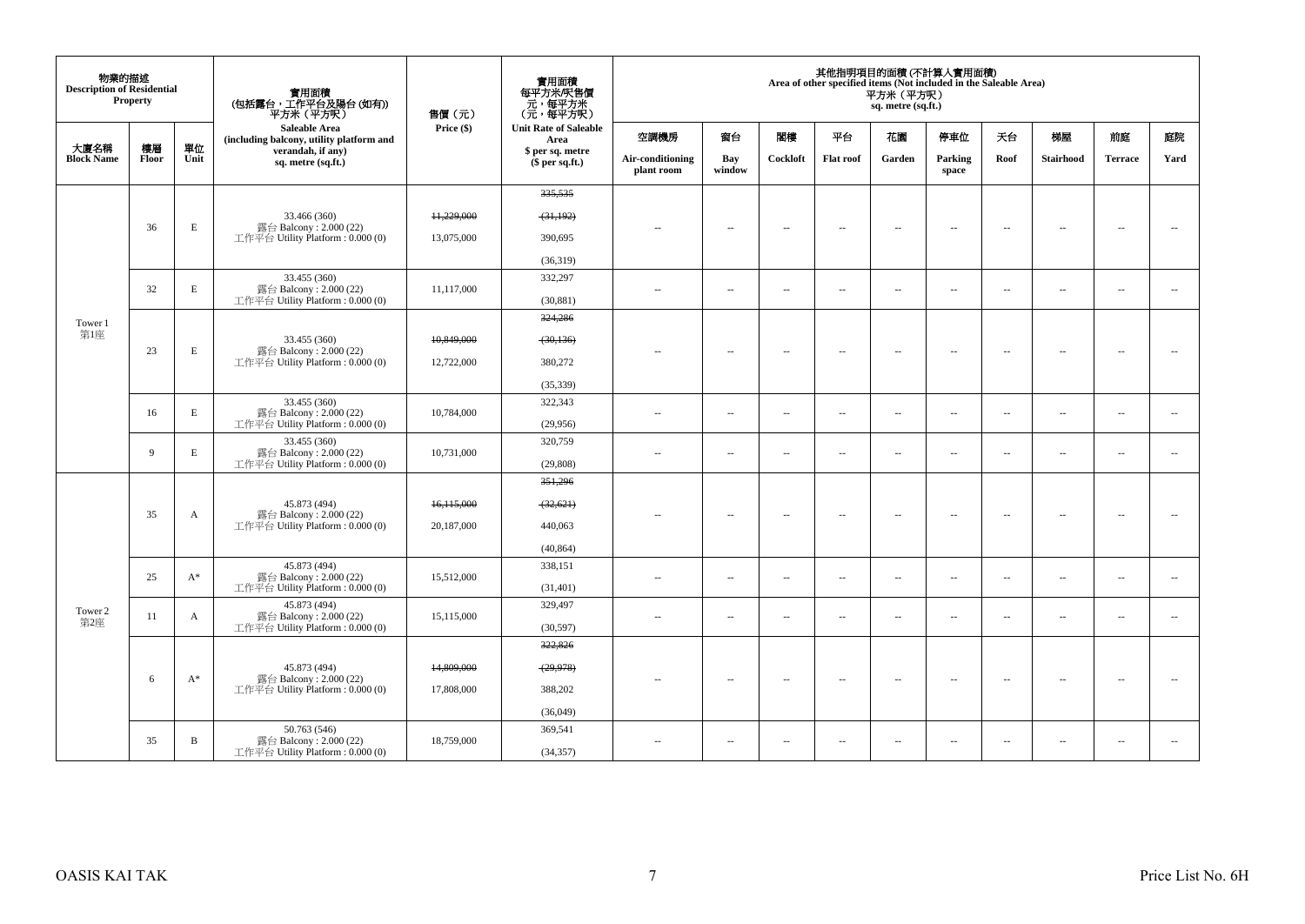| 物業的描述<br><b>Description of Residential</b> | <b>Property</b> |                | 實用面積<br>(包括露台,工作平台及陽台(如有))<br>平赤米(平方呎)                                     | 售價(元)      | 實用面積<br>每平方米/呎售價<br>元,每平方米<br>(元,每平方呎) |                                |                          |                          |                          | 平方米 (平方呎)<br>sq. metre (sq.ft.) | 其他指明項目的面積(不計算入實用面積)<br>Area of other specified items (Not included in the Saleable Area) |                          |                          |                          |                          |
|--------------------------------------------|-----------------|----------------|----------------------------------------------------------------------------|------------|----------------------------------------|--------------------------------|--------------------------|--------------------------|--------------------------|---------------------------------|------------------------------------------------------------------------------------------|--------------------------|--------------------------|--------------------------|--------------------------|
|                                            |                 |                | <b>Saleable Area</b><br>(including balcony, utility platform and           | Price (\$) | <b>Unit Rate of Saleable</b><br>Area   | 空調機房                           | 窗台                       | 閣樓                       | 平台                       | 花園                              | 停車位                                                                                      | 天台                       | 梯屋                       | 前庭                       | 庭院                       |
| 大廈名稱<br><b>Block Name</b>                  | 樓層<br>Floor     | 單位<br>Unit     | verandah, if any)<br>sq. metre (sq.ft.)                                    |            | \$ per sq. metre<br>\$per sq.ft.)      | Air-conditioning<br>plant room | Bay<br>window            | Cockloft                 | <b>Flat roof</b>         | Garden                          | Parking<br>space                                                                         | Roof                     | Stairhood                | <b>Terrace</b>           | Yard                     |
|                                            |                 |                |                                                                            |            | 365,877                                |                                |                          |                          |                          |                                 |                                                                                          |                          |                          |                          |                          |
|                                            |                 |                | 50.763 (546)                                                               | 18,573,000 | (34,016)                               |                                |                          |                          |                          |                                 |                                                                                          |                          |                          |                          |                          |
|                                            | 32              | $\mathbf B$    | 露台 Balcony: 2.000 (22)<br>工作平台 Utility Platform : $0.000(0)$               | 22,032,000 | 434,017                                |                                | $\overline{\phantom{a}}$ | $\overline{\phantom{a}}$ | $\sim$                   | μ.                              | $\sim$                                                                                   | $\overline{\phantom{a}}$ | $\sim$                   | $\sim$                   | $\sim$                   |
|                                            |                 |                |                                                                            |            | (40, 352)                              |                                |                          |                          |                          |                                 |                                                                                          |                          |                          |                          |                          |
|                                            | 27              | $B^*$          | 50.763 (546)<br>露台 Balcony: 2.000 (22)                                     | 18,026,000 | 355,101                                | $\sim$                         | $\overline{\phantom{a}}$ | $\sim$                   | $\sim$                   | $\overline{\phantom{a}}$        | $\sim$                                                                                   | $\overline{\phantom{a}}$ | $\overline{\phantom{a}}$ | $\sim$                   | $\sim$                   |
|                                            |                 |                | 工作平台 Utility Platform: 0.000 (0)                                           |            | (33,015)                               |                                |                          |                          |                          |                                 |                                                                                          |                          |                          |                          |                          |
|                                            | 12              | $\mathrm{B}^*$ | 50.763 (546)<br>露台 Balcony: 2.000 (22)                                     | 17,468,000 | 344,109                                | ÷.                             | $\overline{\phantom{a}}$ | $\sim$                   | $\sim$                   | $\overline{\phantom{a}}$        | $\sim$                                                                                   | $\overline{\phantom{a}}$ | $\overline{\phantom{a}}$ | $\sim$                   | $\sim$                   |
|                                            |                 |                | 工作平台 Utility Platform: 0.000 (0)                                           |            | (31,993)                               |                                |                          |                          |                          |                                 |                                                                                          |                          |                          |                          |                          |
|                                            |                 |                |                                                                            |            | 335,520                                |                                |                          |                          |                          |                                 |                                                                                          |                          |                          |                          |                          |
|                                            | $\tau$          | B              | 50.763 (546)<br>露台 Balcony: 2.000 (22)                                     | 17,032,000 | (31, 194)                              | $-$                            | $\sim$                   | $\sim$                   | $\sim$                   | $\overline{a}$                  | $\sim$                                                                                   | $\overline{\phantom{a}}$ | $\sim$                   | $\sim$                   | $\sim$                   |
|                                            |                 |                | 工作平台 Utility Platform: 0.000 (0)                                           | 19,665,000 | 387,388                                |                                |                          |                          |                          |                                 |                                                                                          |                          |                          |                          |                          |
|                                            |                 |                |                                                                            |            | (36,016)                               |                                |                          |                          |                          |                                 |                                                                                          |                          |                          |                          |                          |
|                                            |                 |                | 27.206 (293)<br>露台 Balcony: 2.000 (22)<br>工作平台 Utility Platform: 0.000 (0) |            | 304,969                                |                                |                          |                          |                          |                                 |                                                                                          |                          |                          |                          |                          |
|                                            | $\mathfrak{Z}$  | $\, {\bf B}$   |                                                                            | 8,297,000  | (28,317)                               |                                | μ.                       | $\sim$                   | $\sim$                   | μ.                              | $\sim$                                                                                   | $\overline{\phantom{a}}$ | 44                       |                          | ÷.                       |
| Tower 2<br>第2座                             |                 |                |                                                                            | 9,656,000  | 354,922                                |                                |                          |                          |                          |                                 |                                                                                          |                          |                          |                          |                          |
|                                            |                 |                |                                                                            |            | (32,956)                               |                                |                          |                          |                          |                                 |                                                                                          |                          |                          |                          |                          |
|                                            | 35              | $\mathbf D$    | 51.768 (557)<br>露台 Balcony: 2.000 (22)                                     | 16,198,000 | 312,896                                | ÷.                             | --                       | $\sim$                   | $\overline{\phantom{a}}$ | $\overline{\phantom{a}}$        | $\sim$                                                                                   | $\overline{\phantom{a}}$ | $\cdots$                 | $\sim$                   | $\overline{\phantom{a}}$ |
|                                            |                 |                | 工作平台 Utility Platform : 0.000 (0)                                          |            | (29,081)<br>307,951                    |                                |                          |                          |                          |                                 |                                                                                          |                          |                          |                          |                          |
|                                            |                 |                |                                                                            |            |                                        |                                |                          |                          |                          |                                 |                                                                                          |                          |                          |                          |                          |
|                                            | 30              | $\mathbf{D}^*$ | 51.768 (557)<br>露台 Balcony: 2.000 (22)                                     | 15,942,000 | (28, 621)                              |                                | $\overline{\phantom{a}}$ | $\sim$                   | $\sim$                   | $\overline{\phantom{a}}$        | $\sim$                                                                                   | $\sim$                   | $\sim$                   | $\sim$                   | $\sim$                   |
|                                            |                 |                | 工作平台 Utility Platform: 0.000 (0)                                           | 19,167,000 | 370,248                                |                                |                          |                          |                          |                                 |                                                                                          |                          |                          |                          |                          |
|                                            |                 |                |                                                                            |            | (34, 411)                              |                                |                          |                          |                          |                                 |                                                                                          |                          |                          |                          |                          |
|                                            | 26              | $D^*$          | 51.768 (557)<br>露台 Balcony: 2.000 (22)                                     | 15,627,000 | 301,866                                | $\overline{a}$                 | $\overline{\phantom{a}}$ | $\sim$                   | $\sim$                   | $\overline{\phantom{a}}$        | $\sim$                                                                                   | $\overline{\phantom{a}}$ | $\overline{\phantom{a}}$ | $\sim$                   | $\overline{\phantom{a}}$ |
|                                            |                 |                | 工作平台 Utility Platform: 0.000 (0)                                           |            | (28,056)<br>299,355                    |                                |                          |                          |                          |                                 |                                                                                          |                          |                          |                          |                          |
|                                            |                 |                |                                                                            | 15,497,000 |                                        |                                |                          |                          |                          |                                 |                                                                                          |                          |                          |                          |                          |
|                                            | 22              | $\mathbf D$    | 51.768 (557)<br>露台 Balcony: 2.000 (22)                                     |            | (27, 822)                              |                                | $\overline{\phantom{a}}$ | $\overline{\phantom{a}}$ | $\overline{\phantom{a}}$ | $\overline{\phantom{a}}$        | $\sim$                                                                                   | $\overline{\phantom{a}}$ | $\overline{\phantom{a}}$ | $\sim$                   | $\sim$                   |
|                                            |                 |                | 工作平台 Utility Platform : 0.000 (0)                                          | 18,120,000 | 350,023                                |                                |                          |                          |                          |                                 |                                                                                          |                          |                          |                          |                          |
|                                            |                 |                | 51.768 (557)                                                               |            | (32, 531)<br>295,395                   |                                |                          |                          |                          |                                 |                                                                                          |                          |                          |                          |                          |
|                                            | 12              | D              | 露台 Balcony: 2.000 (22)<br>工作平台 Utility Platform: 0.000 (0)                 | 15,292,000 | (27, 454)                              | $\sim$                         | $\overline{\phantom{a}}$ | $\overline{\phantom{a}}$ | $\overline{\phantom{a}}$ | $\sim$                          | $\overline{\phantom{a}}$                                                                 | $\overline{\phantom{a}}$ | $\overline{\phantom{a}}$ | $\overline{\phantom{a}}$ | $\sim$                   |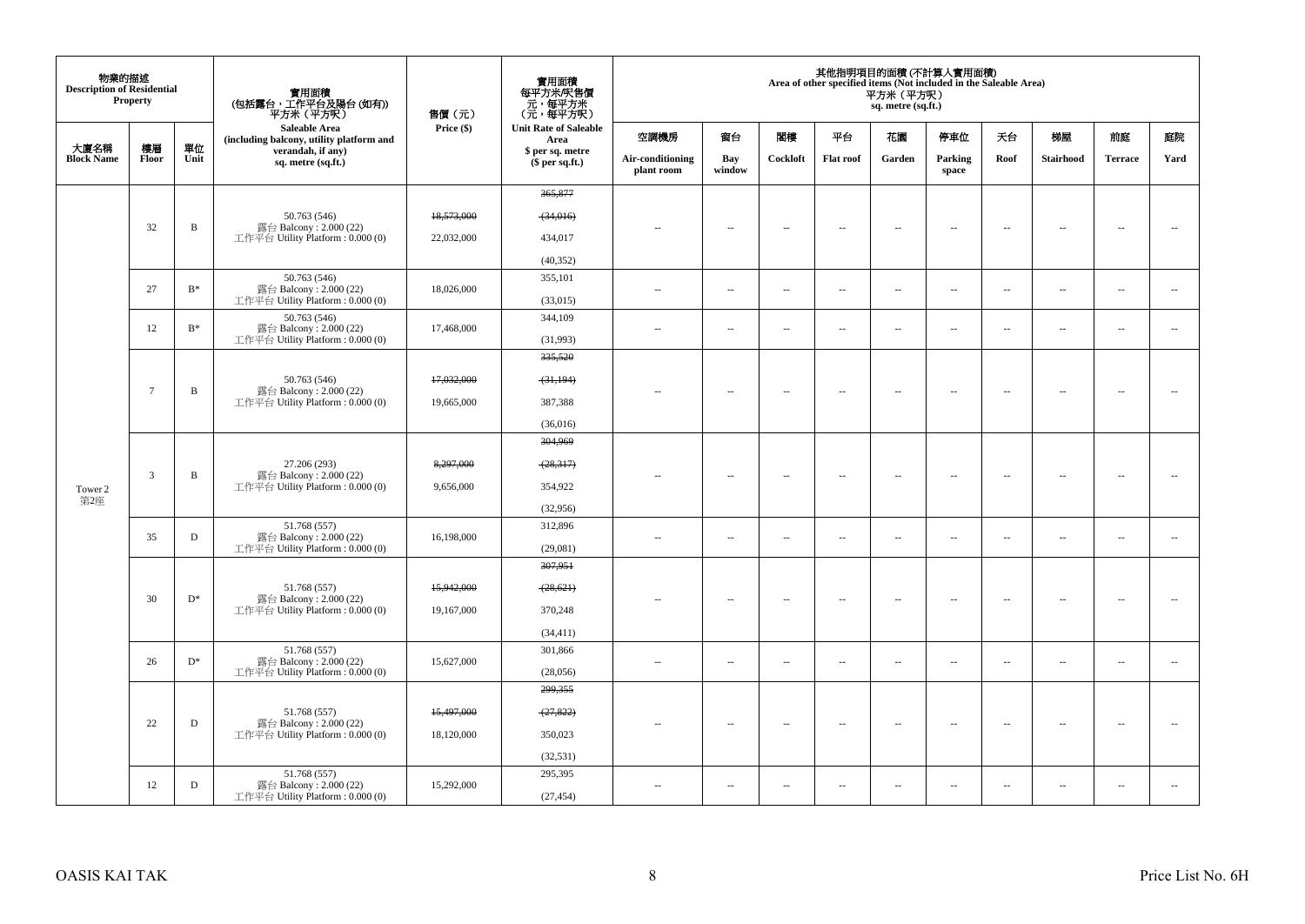| 物業的描述<br><b>Description of Residential</b> | <b>Property</b> |                                        | 實用面積<br>(包括露台, 工作平台及陽台(如有))<br>平方米 (平方呎)                         | 售價(元)                 | <b>實用面積</b><br>每平方米/呎售價<br>- 元, 每平方米<br>(元, 每平方呎) |                                |                          |                          | 其他指明項目的面積 (不計算入實用面積)<br>Area of other specified items (Not included in the Saleable Area) | 平方米 (平方呎)<br>sq. metre (sq.ft.) |                  |                          |                  |                |                          |
|--------------------------------------------|-----------------|----------------------------------------|------------------------------------------------------------------|-----------------------|---------------------------------------------------|--------------------------------|--------------------------|--------------------------|-------------------------------------------------------------------------------------------|---------------------------------|------------------|--------------------------|------------------|----------------|--------------------------|
| 大廈名稱                                       | 樓層              | 單位                                     | <b>Saleable Area</b><br>(including balcony, utility platform and | Price (\$)            | <b>Unit Rate of Saleable</b><br>Area              | 空調機房                           | 窗台                       | 閣樓                       | 平台                                                                                        | 花園                              | 停車位              | 天台                       | 梯屋               | 前庭             | 庭院                       |
| <b>Block Name</b>                          | Floor           | Unit                                   | verandah, if any)<br>sq. metre (sq.ft.)                          |                       | \$ per sq. metre<br>$$$ per sq.ft.)               | Air-conditioning<br>plant room | Bay<br>window            | Cockloft                 | <b>Flat roof</b>                                                                          | Garden                          | Parking<br>space | Roof                     | <b>Stairhood</b> | <b>Terrace</b> | Yard                     |
|                                            |                 |                                        |                                                                  |                       | 291,898                                           |                                |                          |                          |                                                                                           |                                 |                  |                          |                  |                |                          |
|                                            |                 |                                        | 51.768 (557)                                                     | 15,111,000            | (27, 129)                                         |                                |                          |                          |                                                                                           |                                 |                  |                          |                  |                |                          |
|                                            | 6               | D                                      | 露台 Balcony: 2.000 (22)<br>工作平台 Utility Platform: 0.000 (0)       | 18,219,000            | 351,936                                           | $\sim$                         | $\overline{\phantom{a}}$ | $\sim$                   | $\overline{a}$                                                                            | $\sim$                          | $\sim$           | $\overline{\phantom{a}}$ | $\sim$           |                |                          |
|                                            |                 |                                        |                                                                  | (32.709)              |                                                   |                                |                          |                          |                                                                                           |                                 |                  |                          |                  |                |                          |
| 35<br>31                                   |                 | $\mathbf{E}^*$                         | 41.894 (451)<br>露台 Balcony: 2.000 (22)                           | 12,834,000            | 306,345                                           | $\sim$                         | $\sim$                   | $-$                      | $\overline{a}$                                                                            | $\sim$                          | $\overline{a}$   | $\overline{\phantom{a}}$ | $ -$             | $\sim$         | $\sim$                   |
|                                            |                 |                                        | 工作平台 Utility Platform: 0.000 (0)                                 |                       | (28, 457)                                         |                                |                          |                          |                                                                                           |                                 |                  |                          |                  |                |                          |
|                                            | $\mathbf{E}^*$  | 41.894 (451)<br>露台 Balcony: 2.000 (22) | 12,706,000                                                       | 303,289               | $\sim$ $-$                                        | $\sim$                         | $\sim$ $-$               | $\sim$                   | $\sim$                                                                                    | $\sim$ $-$                      | $\sim$           | $ -$                     | $\sim$           |                |                          |
| Tower 2                                    |                 |                                        | 工作平台 Utility Platform: 0.000 (0)                                 |                       | (28, 173)                                         |                                |                          |                          |                                                                                           |                                 |                  |                          |                  |                |                          |
| 第2座                                        |                 |                                        |                                                                  |                       | 299,685                                           |                                |                          |                          |                                                                                           |                                 |                  |                          |                  |                |                          |
|                                            | 28              | $E^*$                                  | 41.894 (451)<br>露台 Balcony: 2.000 (22)                           | 12,555,000            | (27, 838)                                         | $\sim$                         | $\overline{\phantom{a}}$ | $\overline{\phantom{a}}$ | $\overline{\phantom{a}}$                                                                  | $\sim$                          | $\sim$           | $\sim$                   | $\sim$           | $\sim$         | $\overline{\phantom{a}}$ |
|                                            |                 |                                        | 工作平台 Utility Platform: 0.000 (0)                                 | 15,366,000            | 366,783                                           |                                |                          |                          |                                                                                           |                                 |                  |                          |                  |                |                          |
|                                            |                 |                                        |                                                                  |                       | (34,071)                                          |                                |                          |                          |                                                                                           |                                 |                  |                          |                  |                |                          |
|                                            | 18              | E                                      | 41.894 (451)<br>露台 Balcony: 2.000 (22)                           | 289,063<br>12,110,000 | $\sim$                                            | $\overline{\phantom{a}}$       | $\sim$ $-$               | $\sim$                   | $\sim$                                                                                    | $\sim$ $-$                      | $\sim$           | $ -$                     | $\sim$           | $\sim$         |                          |
|                                            |                 |                                        | 工作平台 Utility Platform: 0.000 (0)                                 |                       | (26, 851)                                         |                                |                          |                          |                                                                                           |                                 |                  |                          |                  |                |                          |
|                                            | 9               | E                                      | 41.894 (451)<br>露台 Balcony: 2.000 (22)                           | 11,860,000            | 283,095                                           | $- -$                          | $\sim$                   | $\overline{\phantom{a}}$ | $\sim$                                                                                    | $\sim$                          | $\sim$           | $\sim$                   | $ -$             | $\sim$         | $\sim$                   |
|                                            |                 |                                        | 工作平台 Utility Platform: 0.000 (0)                                 |                       | (26, 297)                                         |                                |                          |                          |                                                                                           |                                 |                  |                          |                  |                |                          |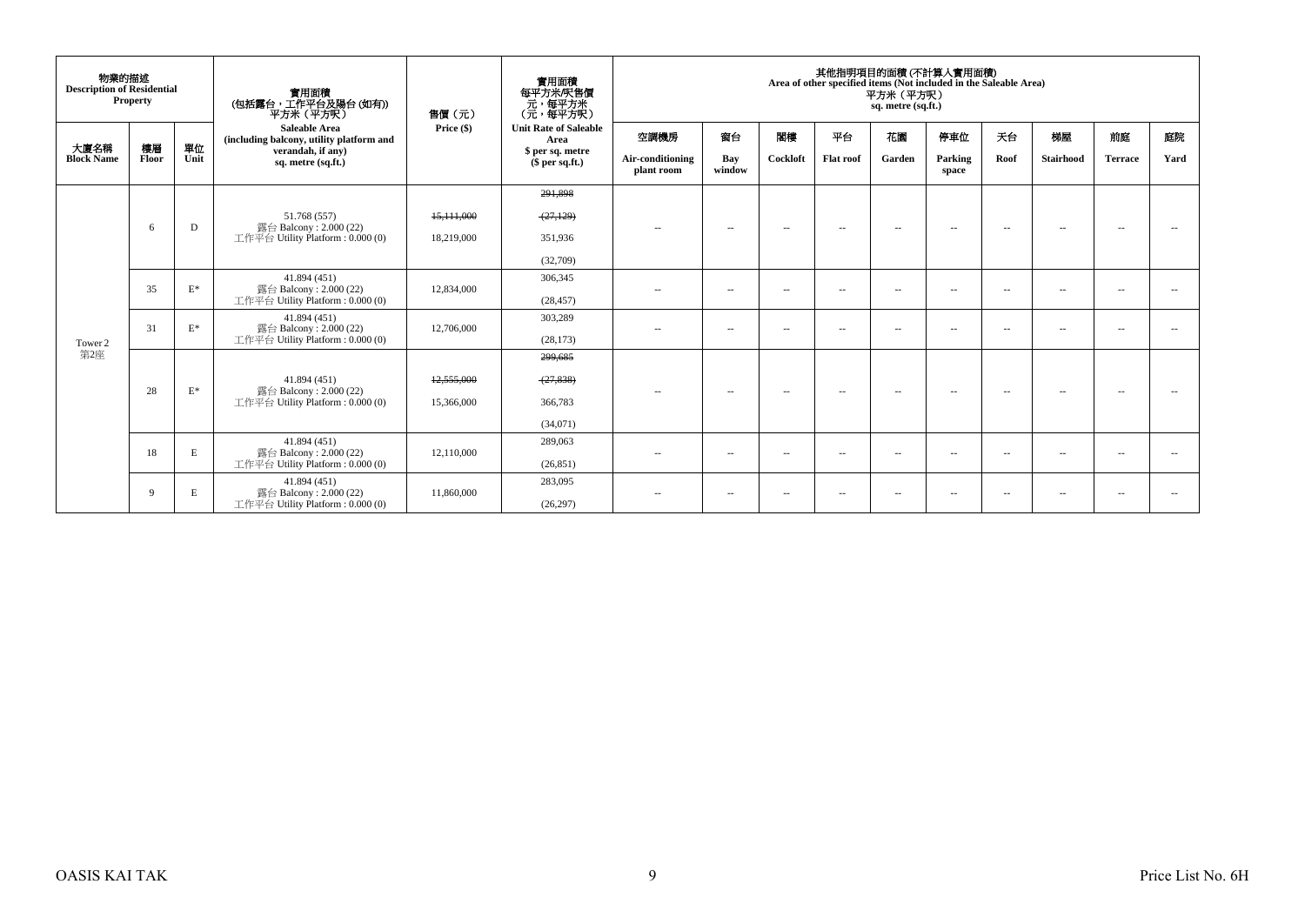## 第三部份:其他資料 **Part 3: Other Information**

- (1) 準買家應參閱發展項目的售樓說明書,以了解該項目的資料。 Prospective purchasers are advised to refer to the sales brochure for the development for information on the development.
- (2) 根據《一手住宅物業銷售條例》第52(1)條及第53(2)及(3)條, According to sections 52(1) and 53(2) and (3) of the Residential Properties (First-hand Sales) Ordinance, –

第52(1)條 / Section 52(1)

在某人就指明住宅物業與擁有人訂立臨時買賣合約時,該人須向擁有人支付售價的5%的臨時訂金。 A preliminary deposit of 5% of the purchase price is payable by a person to the owner on entering into a preliminary agreement for sale and purchase in respect of the specified residential property with the owner.

#### 第53(2)條 / Section 53(2)

如某人於某日期訂立臨時買賣合約,並於該日期後的5 個工作日內,就有關住宅物業簽立買賣合約,則擁有人必須在該日期後的 8 個工作日内,簽立該買賣合約。 If a person executes an agreement for sale and purchase in respect of the residential property within 5 working days after the date on which the person enters into the preliminary agreement for sale and purchase, the owner date.

#### 第53(3)條 / Section 53(3)

如某人於某日期訂立臨時買賣合約時,但沒有於該日期後的5 個工作日內,就有關住宅物業簽立買賣合約,則 – (i) 該臨時合約即告終止;(ii) 有關的臨時訂金即予沒收;及 (iii) 擁有人不得就該人沒有簽立買賣合約而針對該人提出進一步申索。 If a person does not execute an agreement for sale and purchase in respect of the residential property within 5 working days after the date on which the person enters into the preliminary agreement for sale and purchase-(i) the preliminary agreement is terminated;(ii) the preliminary deposit is forfeited; and (iii) the owner does not have any further claim against the person for the failure.

(3) 實用面積及屬該住宅物業其他指明項目的面積是按《一手住宅物業銷售條例》第8條及附表二第2部的計算得出的。

The saleable area and area of other specified items of the residential property are calculated in accordance with section 8 and Part 2 of Schedule 2 to the Residential Properties (First-hand Sales) Ordinance.

(4)(i) 註:在第(4)段中,『售價』指本價單第二部份中所列之住宅物業的售價,而『成交金額』指臨時買賣合約中訂明的住宅物業的實際金額。因應不同支付條款及/或折扣按售價計算得出之價目,皆以進位到最接近的千位數作為成交金額。 Note In paragraph (4) "Price" means the precidential price of the residential price of the residential price is and "transaction price" means the actual price is and "transaction price" means the actual price is and "trans payment and/or applicable discounts on the Price will be rounded up to the nearest thousand to determine the transaction price.

買方於签署臨時買賣会約時須繳付相等於成交金額 5%之金額作為臨時訂金,其中港憋\$100,000 之部分臨時訂金必須以銀行木票支付,臨時訂金的餘額可以支票支付,木票及支票抬頭請寫「貝克·麥堅時律師事務所」。 Upon signing of the Preliminary Agreement for Sale and Purchase, the Purchaser shall pay the Preliminary Deposit which is equivalent to 5% of the transaction price. HK\$100,000 being part of the Prelimiary Deposit must be p paid by cheque(s). The cashier order(s) and cheque(s) should be made payable to "BAKER & MCKENZIE".

#### 支付條款 **Terms of Payment**

- **(A) 120** 天現金優惠付款計劃 **120-day Cash Payment Plan (**照售價減**3%) (3% discount from the Price)**
- (1) 買方須於簽署臨時買賣合約(「臨時合約」)時繳付相等於成交金額5%作為臨時訂金。買方須於簽署臨時合約後5個工作日內簽署正式買賣合約(「正式合約」)。 The Purchaser(s) shall pay the preliminary deposit equivalent to 5% of the transaction price upon signing of the preliminary Agreement for Sale and Purchase ("PASP"). The formal Agreement for Sale & Purchase ("ASP") shall signing of the PASP
- (2) 成交金額 95%即成交金額之餘款於買方簽署臨時合約後 120 天內由買方繳付或於完成交易時付清,以較早者為準。 95% of the transaction price being balance of the transaction price shall be paid by the Purchaser(s) within 120 days after signing of the PASP or upon completion, whichever is the earlier.
- **(A1)** (並無此編號之支付條款)  **( No Terms of Payment of such numbering**)

**(B)** (並無此編號之支付條款)  **( No Terms of Payment of such numbering**)

**(C)** (並無此編號之支付條款)

 **( No Terms of Payment of such numbering**)

#### **(D)** 建築期付款計劃 **Stage Payment Plan (**照售價減**2%) (2% discount from the Price)**

- (1) 買方須於簽署臨時買賣合約(「臨時合約」)時繳付相等於成交金額5%作為臨時訂金。買方須於簽署臨時合約後5個工作日內簽署正式買賣合約(「正式合約」)。 The Purchaser(s) shall pay the preliminary deposit equivalent to 5% of the transaction price upon signing of the preliminary Agreement for Sale and Purchase ("PASP"). The formal Agreement for Sale & Purchase ("ASP") shall signing of the PASP.
- (2) 買方簽署臨時合約後 120 天內再付成交金額 5%。
- 5% of the transaction price shall be paid by the Purchaser(s) within 120 days after signing of the PASP.
- (3) 成交金額 90%即成交金額之餘款於賣方向買方發出書面通知書可將有關物業之業權有效地轉讓予買方的日期起 14 天內付清。
- 90% of the transaction price being balance of the transaction price shall be paid by the Purchaser(s) within 14 days of the date of written notification to the Purchaser(s) that the Vendor is in a position validly to assig
- **(D1)** (並無此編號之支付條款)

 **( No Terms of Payment of such numbering**)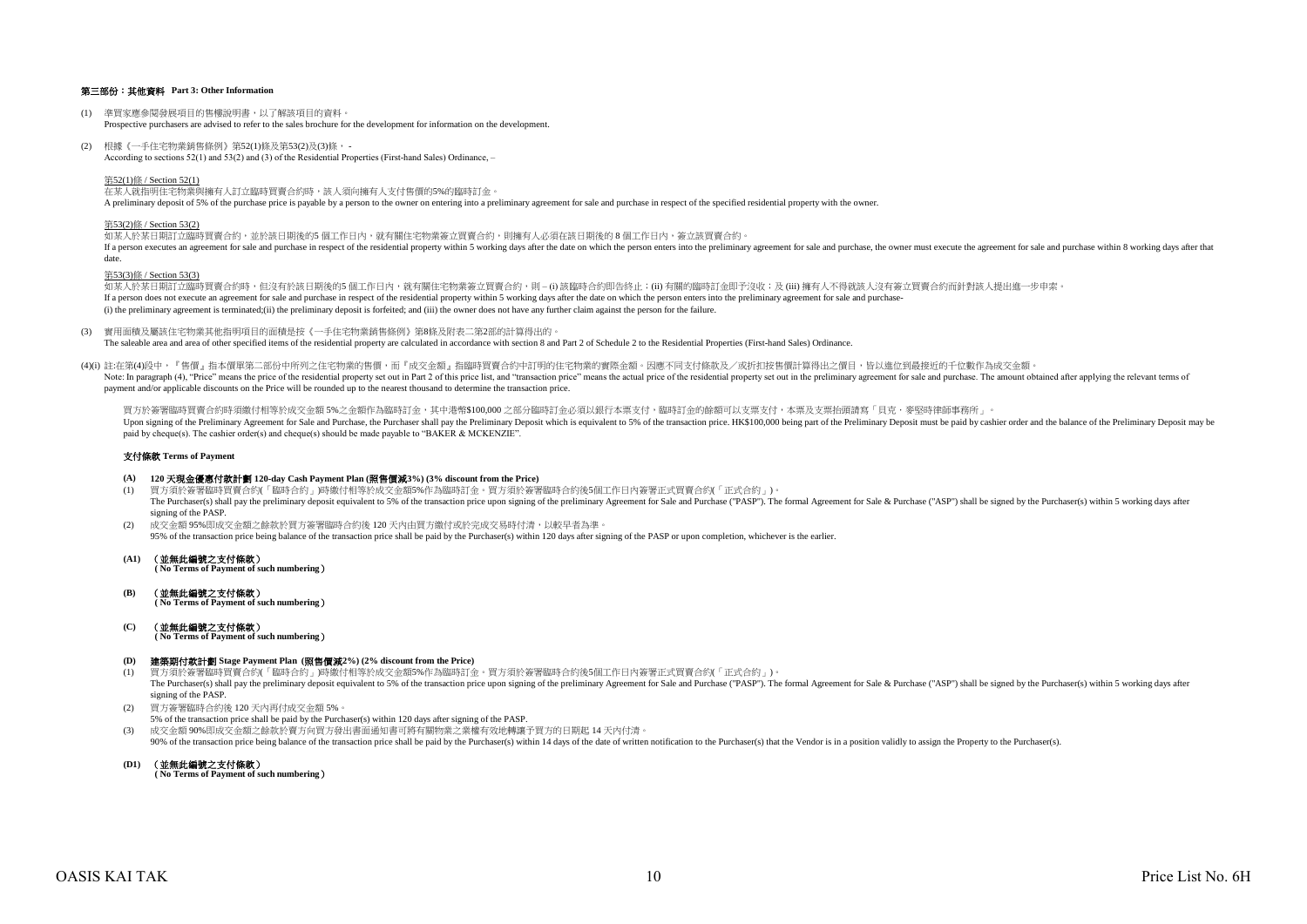#### **(ii)** 售價獲得折扣的基礎 **The basis on which any discount on the Price is made available**

(a)  $\quad \ \ \, \boxplus 4(i)$ 。 See 4(i).

### (b) 「**Club Wheelock**」會員優惠 **Privilege for** 「**Club Wheelock**」**member**

在簽署臨時買賣合約當日,買方如屬「Club Wheelock」會員,可獲1%售價折扣優惠。最少一位個人買方(如買方是以個人名義)或最少一位買方之董事(如買方是以公司名義) 須為「Club Wheelock」會員,方可享此折扣優惠 A 1% discount from the Price would be offered to the Purchaser who is a Club Wheelock member on the date of signing of the preliminary agreement for sale and purchase. At least one individual Purchaser (if the Purchaser is Purchaser is a corporation) should be a Club Wheelock member on the date of signing the preliminary agreement for sale and purchase in order to enjoy the discount offer.

## (c) 「**Wheelock Living**」 臉書頁面讚好優惠 **"Wheelock Living" Facebook Page Likers' Discount**

凡於簽署臨時買賣合約前讚好"Wheelock Living" 臉書頁面的買家,可獲0.5%售價折扣優惠。 A 0.5% discount from the Price would be offered to a Purchaser who has liked the "Wheelock Living" Facebook Page before signing the Preliminary Agreement for Sale and Purchase.

#### (d) 印花稅優惠 **Stamp Duty Discount**

買方購買本價單中所列之住宅物業可獲8.5%售價折扣優惠。 A 8.5% discount from the Price would be offered to the Purchaser of a residential property listed in this price list.

#### (e) 起動大灣區優惠 **Greater Bay Area Launch Discount**

凡於2019年2月15日(包括當日)或之前簽署臨時買賣合約購買本價單中所列之住宅物業的買家,可獲0.5%售價折扣優惠。 A 0.5% discount from the Price would be offered to a Purchaser who signs the Preliminary Agreement for Sale and Purchase on or before 15 February, 2019 to purchase a residential property listed in this price list.

#### (f) 喜迎**2019**優惠 **Welcome 2019 Discount**

(只適用於**2019**年**2**月**15**日當日或之前簽署臨時買賣合約之買賣)**(Only applicable to a transaction the Preliminary Agreement for Sale and Purchase of which is signed on or before 15 February 2019)**

在簽署臨時買賣合約當日,買方如屬「Club Wheelock」會員,可獲1%售價折扣優惠。於簽署臨時買賣合約當日,最少一位個人買方(如買方是以個人名義)或最少一位買方之董事(如買方是以公司名義) 須為「Club Wheelock」會員,方可享此折扣優惠。

A 1% discount on the price would be offered to the Purchaser who is a Club Wheelock member on the date of signing of the preliminary agreement for sale and purchase. At least one individual Purchaser (if the Purchaser is a Purchaser is a corporation) should be a Club Wheelock member on the date of signing the preliminary agreement for sale and purchase in order to enjoy the discount.

#### $(\sigma)$ 會德豐有限公司員工置業優惠 **Wheelock and Company Limited Home Purchasing Discount**

如買方 (或構成買方之任何人士)屬任何「會德豐合資格人士」, 並且沒有委任地產代理就購入住宅物業代其行事,可獲 2.75% 售價折扣優惠。 If the Purchaser (or any person comprising the Purchaser) is a "Qualified Person of Wheelock Group", provided that the Purchaser did not appoint any estate agent to act for him in the purchase of the residential property(i

「會德豐合資格人士」指任何下列公司或其在香港註冊成立之附屬公司之任何董事、員工及其近親(任何個人的配偶、父母、祖父、祖母、外祖父、外祖母、子女、孫、孫女、外孫、外孫女或兄弟姊妹為該個人之「近親」,惟須提供令賣方滿意的有關證明文件以茲證 明有關關係,日賣方對是否存在近親關係保留最終決定權):

"Qualified Person of Wheelock Group" means any director or employee (and his/her close family member (a spouse, parent, grant parent, child, grand child or sibling of a person is a "close family member" of that person Prov the Vendor must be provided to prove the relationship concerned and that the Vendor reserves the final right to decide whether or not such relationship exists)) of any of the following companies or any of its subsidiaries

- 1. 會德豐有限公司 Wheelock and Company Limited 或 or;
- 2. 會德豐地產有限公司 Wheelock Properties Limited 或 or;
- 3. 會德豐地產(香港)有限公司 Wheelock Properties (HK) Limited 或 or;
- 4. 九龍倉集團有限公司 The Wharf (Holdings) Limited 或 or;
- 5. 九龍倉置業地產投資有限公司Wharf Real Estate Investment Company Limited 或 or;
- 6. 夏利文物業管理有限公司 Harriman Property Management Limited 或 or;
- 7. 海港企業有限公司 Harbour Centre Development Limited 或 or;
- 8. 現代貨箱碼頭有限公司 Modern Terminals Limited.

買方在簽署有關的臨時買賣合約前須即場提供令賣方滿意的證據証明其為會德豐合集團合資格人士,賣方就相關買方是否會德豐合集團合資格人士有最終決定權,而賣方之決定為最終及對買方具有約束力。

The Purchaser shall before signing of the relevant preliminary agreement for sale and purchase on the spot provide evidence for proof of being a Qualified Person of Wheelock Group to the satisfaction of the Vendor and in t Vendor's decision shall be final and binding on the Purchaser.